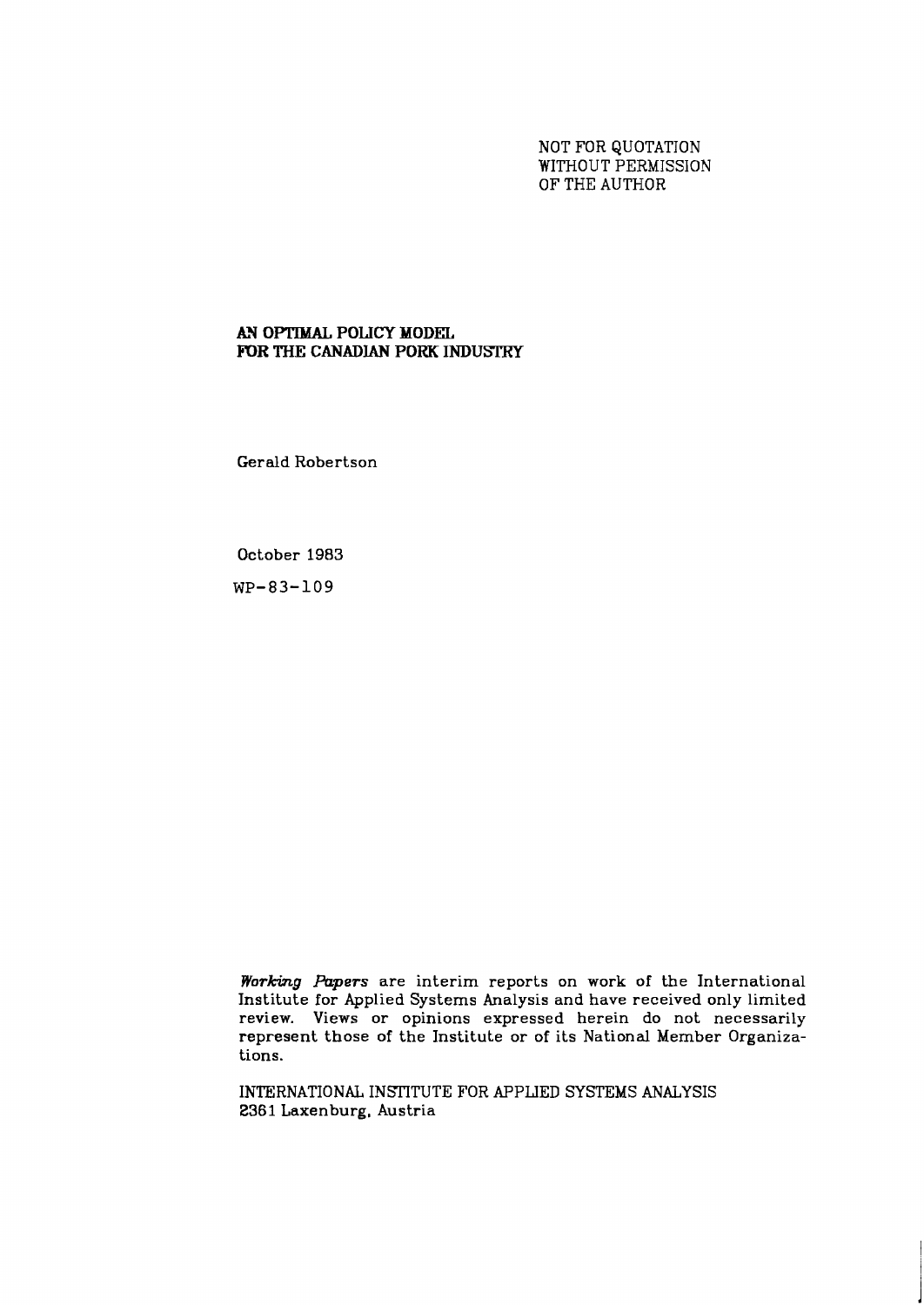#### **FOREWORD**

Understanding the nature and dimensions of the world food problem and the policies available to alleviate it has been the focal point of the IIASA Food and Agriculture Program since it began in 1977.

National food systems are highly interdependent, and.yet the major policy options exist at the national level. Therefore, to explore these options, it is necessary both to develop policy models for national economies and to link them together by trade and capital transfers. For greater realism the models in this scheme are being kept descriptive, rather than normative. In the end it is proposed to link models to twenty countries, which together account for nearly 80 per cent of important agricultural attributes such as area, production, population, exports, imports and so on.

As a part of this sytem a national agricultural policy model for Canada is also being developed.

The study by Gerald Robertson described here on the optimal policy for the Canadian pork industry provides insights into policy formulations. These also help us in the development of the Canadian Agricultural Policy Model.

> Kirit Parikh Program Leader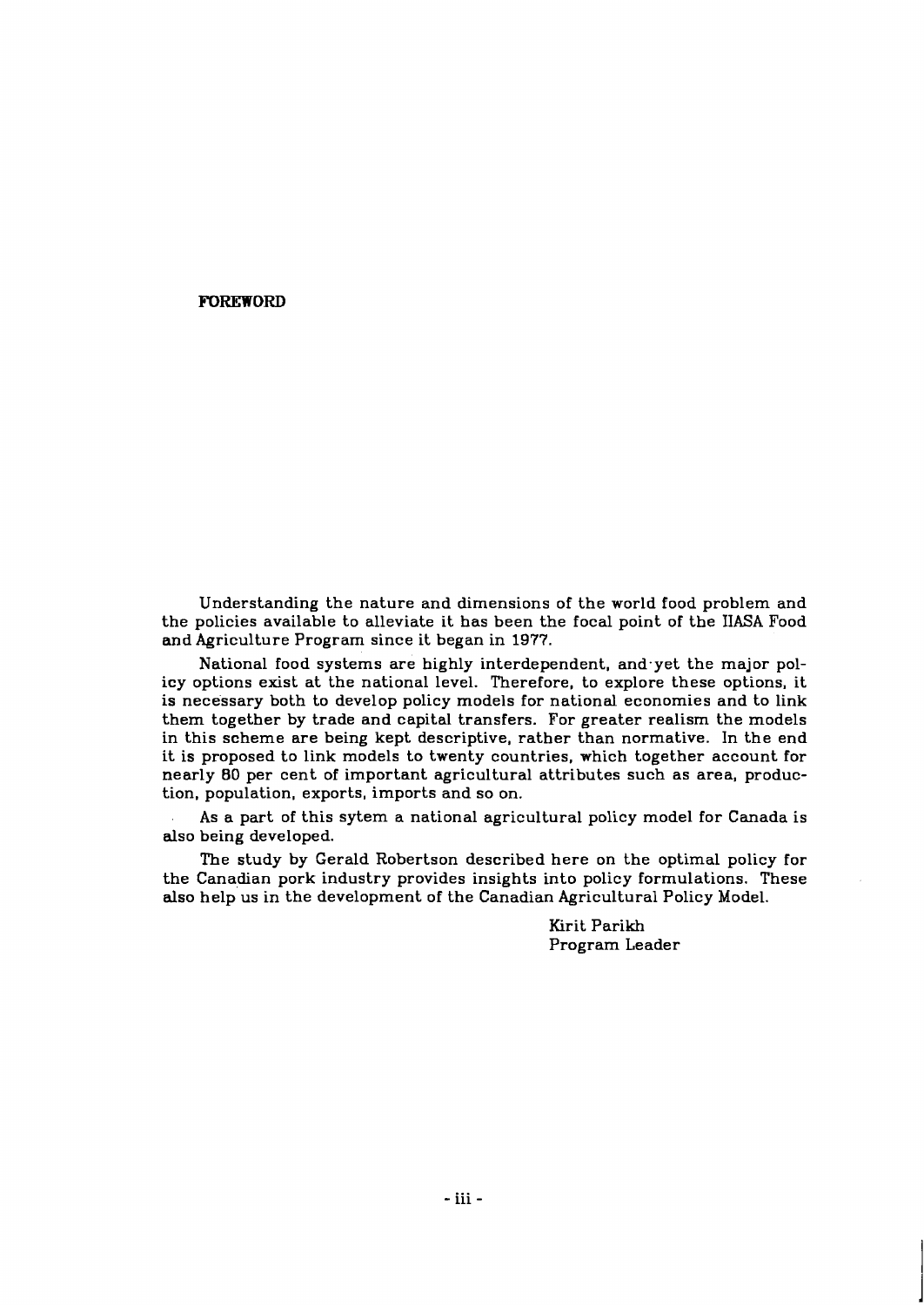#### **AN OPTIMAL POLICY MODEL** FOR THE CANADIAN PORK INDUSTRY

Gerald Robertson

#### **INTRODUCTION**

Canadian agriculture, like that of most developed countries, is characterized by many policies for stabilization, income support and insurance. In spite of all these policies relating to Canadian agriculture, it is still characterized by large cyclic fluctuations in aggregate production and prices, particularly in the livestock sector. These fluctuations can cause not only inefficient use of resources, but also great personal hardship for individual farmers whose production, prices and incomes are likely to fluctuate more than the aggregate. This paper will attempt to analyze in a quantitative model, policies whose objective it is to stabilize the Canadian pork industry.

Pork is an important food and agricultural product. Around **1200** million pounds of pork were produced in **1978,** providing about **\$1300** million in cash receipts. However, both production and prices in the pork sector are cyclic. The cyclical nature' of the hog industry is usually attributed to the lag between the production decision and the realization of that production. This lag is long enough that producers' expectations are not usually met. The relatively inelastic supply and demand functions of agriculture generally cause greater price fluctuations than that of nonagriculture goods. This combined with fluctuations in supply for biological reasons, input prices or fluctuations in international demand can cause large fluctuations in price.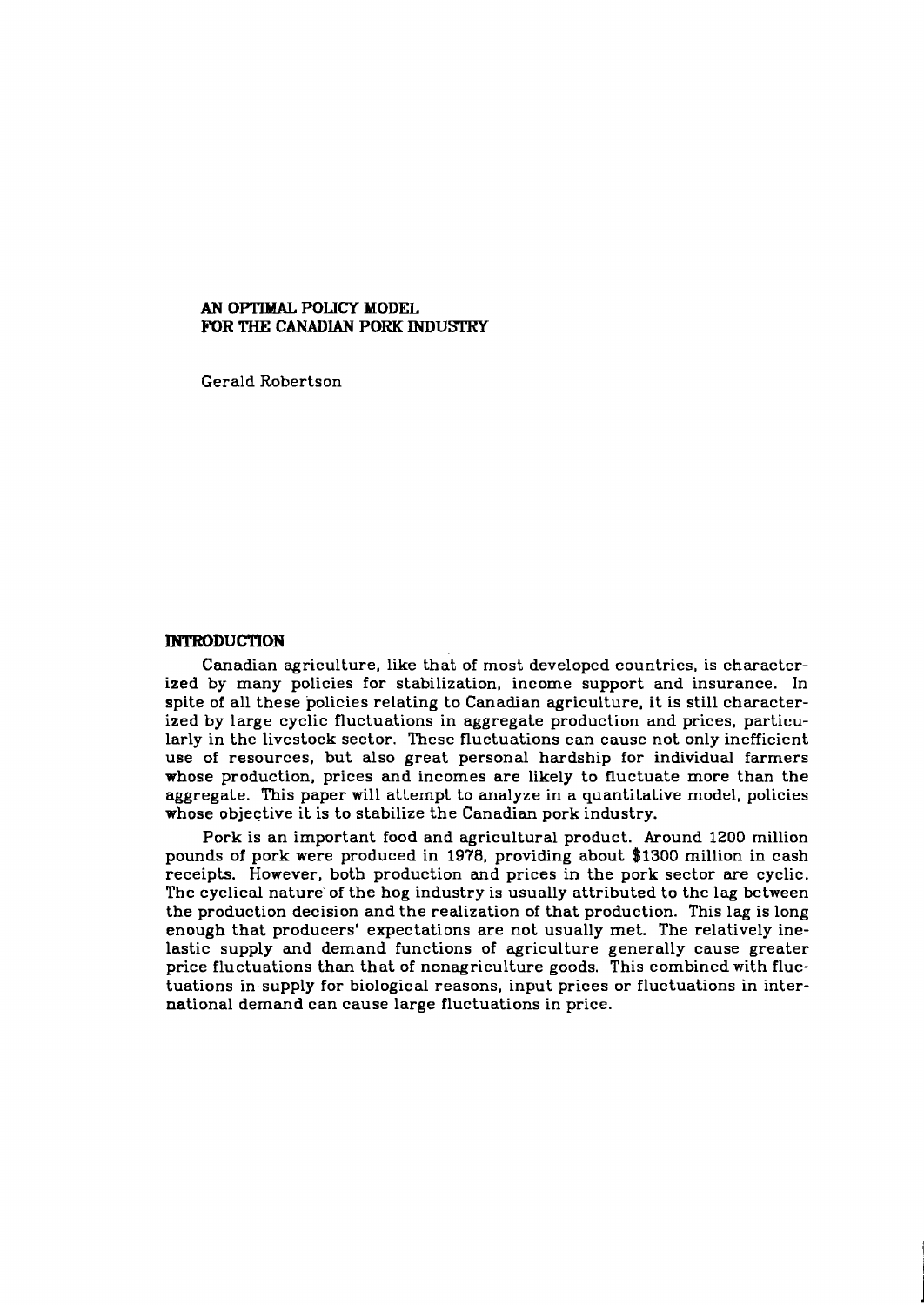#### **PROBLEM STATEMENT**

The hog industry experiences cycles of three to four years which can cause economic hardship to hog producers. It can also cause an inefficient use of resources as hog enterprises start and stop in response to the price cycle. The agricultural policy-maker has introduced various policies such as the Agricultural Stabilization Act to deal with these cycles.

In the past, most quantitative policy analysis has been of **h** "what if" nature. First a model, usually econometric, would be constructed, then a potentially useful policy would be proposed, and finally the model would be simulated to see the effect of the proposed policy. However, for policy formulation, simulation has two limitations. First, the above process may ignore feasible alternatives, some of which might be "better" than those presented. Second, simulation does not allow the policy-maker explicit trade-offs either between the policy instrument and the target variables or between the various target variables.

The general problem of this paper is to use optimal control theory to determine optimal policy rules to stabilize or at least to dampen the cyclical nature of the Canadian hog industry.

#### **THE ECONOMEI'RIC MODEL**

The purpose of this section is to present a quarterly econometric model of the North American pork industry and to show the results of the validation of the model. The model attempts to represent the hog cycle and forms the basis for the policy simulations and the optimal policy analysis. This econometric model is very similar to Zwart and Martin **(1974).** but is simpler in that the trade flows are determined behaviourally rather than with a spatial equilibrium model. The econometric model is kept simple in that it is linear and that only adaptive expectations are used.

**In** presenting the results of the estimation and later in the optimal control section, the variables are represented by mnemonics. The mnemonic is made up of three parts. The first part is the economic concept, D for demand or disappearance, Q for quantity or production, I for inventory or stocks, NT for net trade and P for price. The second part is the commodity, for example, PK for pork or HG for hogs. The third part is the region, or regions, **(1)** for Western Canada, (2) for Eastern Canada, **(3)** for Canada, and (4) for the United States. There is one exception to this: the policy variable begins with an **X.**  See Table **1** for a complete list of the mnemonics.

The specification of the equations for each of the three regions is basically identical. Each region has a demand equation, a supply response equation, a stocks equation and a closing identity. Each of the regions is joined to the others by a price transmission equation through which directional net trade is determined. The estimation results presented are Ordinary Least Squares. Two-stage least squares and Iterative Instrumental variable estimates were done but proved to be not significantly different and therefore **O.LS.** was used for its simplicity. The results for the period **1966** quarter 2 to **1977** quarter 4 are presented in Tables 2 through 6. The model was simulated over the estimation period and over an extra-sample period from **1978** first quarter to **1970** fourth quarter to validate it. The results are presented in Tables **7** and 8.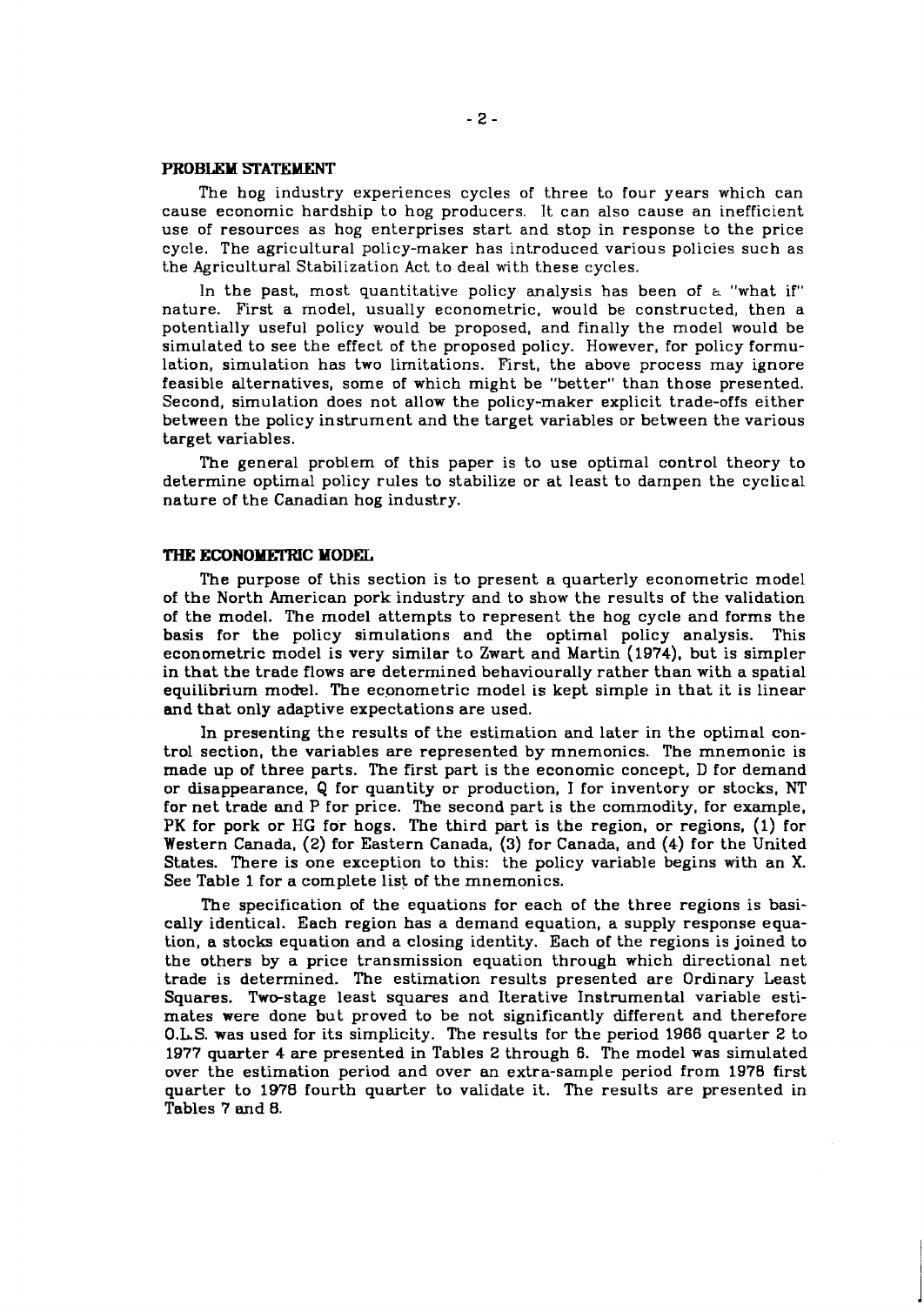#### **AGRICULTURAL STABILEATION ACT POLICY ANALYSIS**

This model was used to simulate the effects of the current provisions of the Agricultural Stabilization Act. This simulation represents what would have happened if this policy had been in place over the period from the first quarter of 1970 to the fourth quarter of 1977.

According to the Act, the payment for hogs would be the difference between the current price and 90 percent of a five-year moving average price adjusted for changes in cash costs. Neither the Agricultural Stabilization Act, as passed in 1958, nor its 1975 revisions are very explicit about the objectives of the policy. They do say the objective is to stabilize the industry. However, as shown later, the objective may need to be more specific. For example, is the objective to stabilize price including or excluding the payment, production, stocks, trade. margin or income?

For the simulation of the **kS.k** policy, the payment was calculated as the difference between the current Canadian price and 90 percent of a five-year moving average Canadian price. For purposes of this simulation the cash costs were ignored in calculating the payment. When the simulation was run calculating the payments endogenously (i.e. using simulated prices), there were no payments made. The simulated price never dropped below a 90 percent moving average of the simulated prices. So a second simulation was run, using payments which were calculated exogenously (i.e. using the actual. prices), five quarterly payments would have been made from 1970 fourth quarter through 1971 fourth quarter. In reality, this policy as described above was not in place in 1970. However, there was a policy in place in 1970 which did make a payment in 1971.

From the simulation results in Figures 1 and 2 and Table 9, the policy appeared to have little effect on the industry. These results must be critically examined noting that the cash costs were not used in calculating the payment.

The multipliers with respect to a dollar of payout are presented in Table 10. It must be noted that these figures are meant to measure only the effect of the producers' perceived increase in price, not the effect of the decrease in risk as a result of having the policy in place.

#### **OPTIMAL CONTROL ANALYSIS**

While optimal control has been used extensively in macroeconomics, there have been very few studies whose purpose was the stabilization of an agricultural commodity (Freebairn, 1972, and Arzac, 1979). Most of these have dealt with the stabilization of a large part of the agricultural sector. This section will present some analysis of the hog cycle using the techniques of optimal control.

In any policy analysis one must begin with an analysis of the objectives of the policy. This is especially true with quantitative policy analysis. Optimal control forces the policy analyst, if not the policy-maker, to be very specific about the objective of the policy and it also forces the construction of a loss function containing the variables of interest.

The results of ten experiments are presented in this paper. The experiments were designed to treat four primary objectives: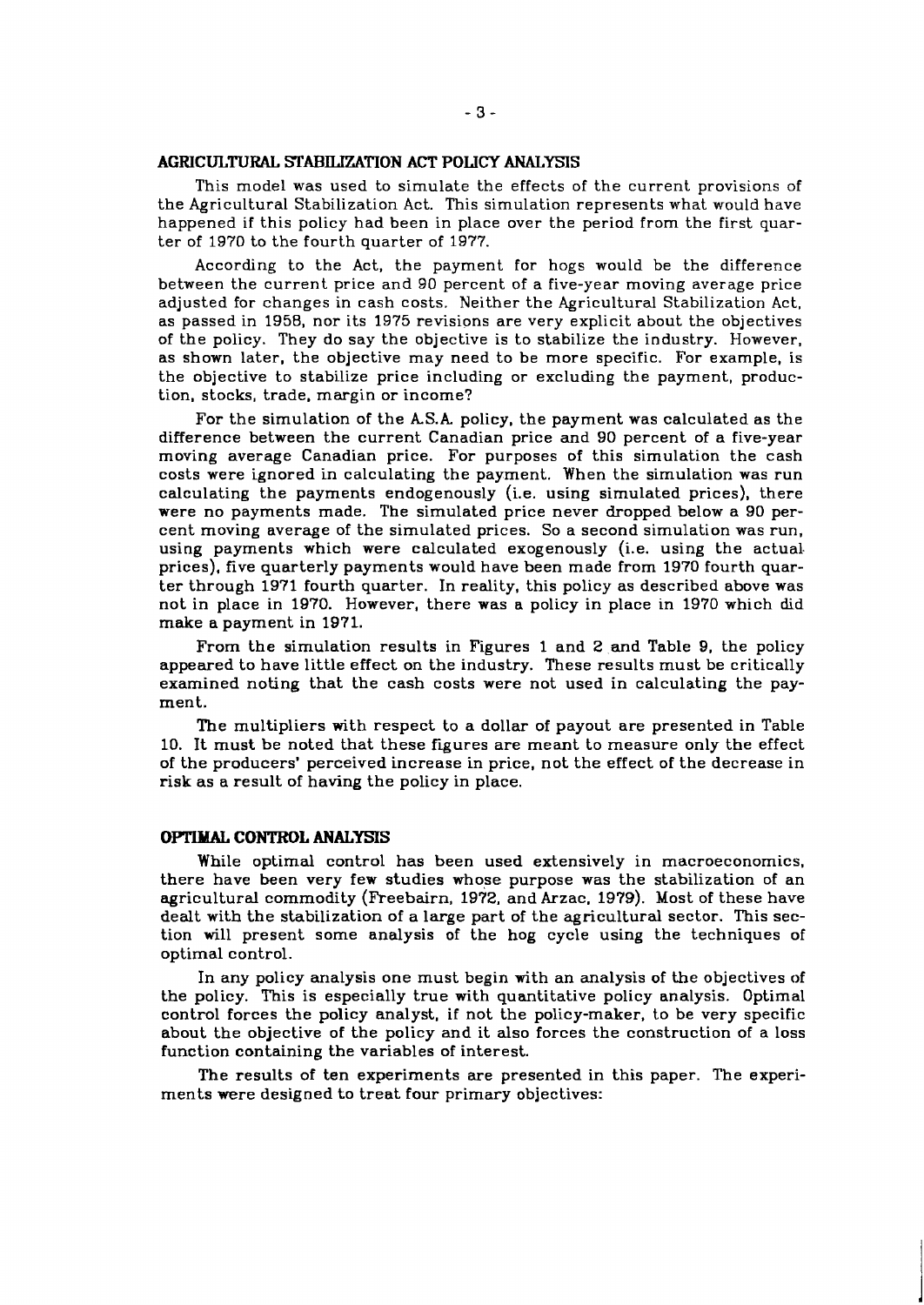- 1) stabilize the price excluding the payment
- 2) stabilize the price including the payment
- 3) stabilize the margin above feed cost excluding the payment
- 4) stabilize the margin above feed cost including the payment

and one combined objective in which all these objectives were included in the objective function together. Each of these was run with payments only, and also with payments and premiums.

To aid in comparing the various policies which were optimal for different objectives an attempt was made to choose the weights in the objective function, for the payout only experiments, so that the average payments, over the period from the first quarter to 1970 to the fourth quarter of 1977, were all about 20 cents/cwt. The premium/payout policies were run with the same weights as that for the corresponding payout only experiment. The combined objective experiments were run with the weights which were used in each of the primary experiments. In general, the average payout will not be 20 cents/cwt and this should be kept in mind when analyzing the impacts of the various proposed policies.

The targets for the four primary experiments were seasonal trends estimated over the control period, For each of these objectives the experiment would tell us whether the optimal linear feedback rule is stable or not and also whether the rule is different for different objectives.

The results of the experiments are presented in Tables 11 through 13. In Table 11, the first line of each cell is the mean residual (simulated value minus the target value). The second line of each cell is the standard deviation of the residuals. Comparing the standard deviations for all the variables between the base run and the **A.S.A.** simulation, there appears to be no significant reduction in the standard deviation of any of the variables. Three comments are needed. One that this conclusion assumes that the objective of the *kS.A* policy was to stabilize one of the variables selected about the targets chosen for that variable. The second comment is that the **A.S.A.** simulation has **an** average payout of 52 cents/cwt per quarter while the other payout only policies have average payouts of 20 cents/cwt per quarter. The third comment is that the cash costs were not used in calculating the **A.S.A.** payments.

Comparing the other payout only policies, in every column of the table the standard deviation is the smallest for the all targets policy. This is because the average payout for this experiment was 53 cents/cwt per quarter compared to 20 cents/cwt per quarter for the single variable experiments.

Comparing each of the payout policies, in turn, with its corresponding payin/payout policy, the payin-payout policy was always more effective in reducing the standard deviation than the payout only policy. Also the policies whose objective it **was** to stabilize the price or the margin including the payment were more successful in stabilizing their variable and they did so at a higher level.

Table 12 presents the results of the experiments on production and trade. For this table, the first line of each cell is the mean of the simulated policy variable and the second line is the standard deviation of the simulated policy variable. For the base run the mean of the variable QPKl was 112.70, and the standard deviation was 29.07, whereas for the A.S.A. simulation the mean was 113.93 and the standard deviation was 30.11. This means that the **kS.A** simulation generated a higher mean QPKl but also a higher standard deviation.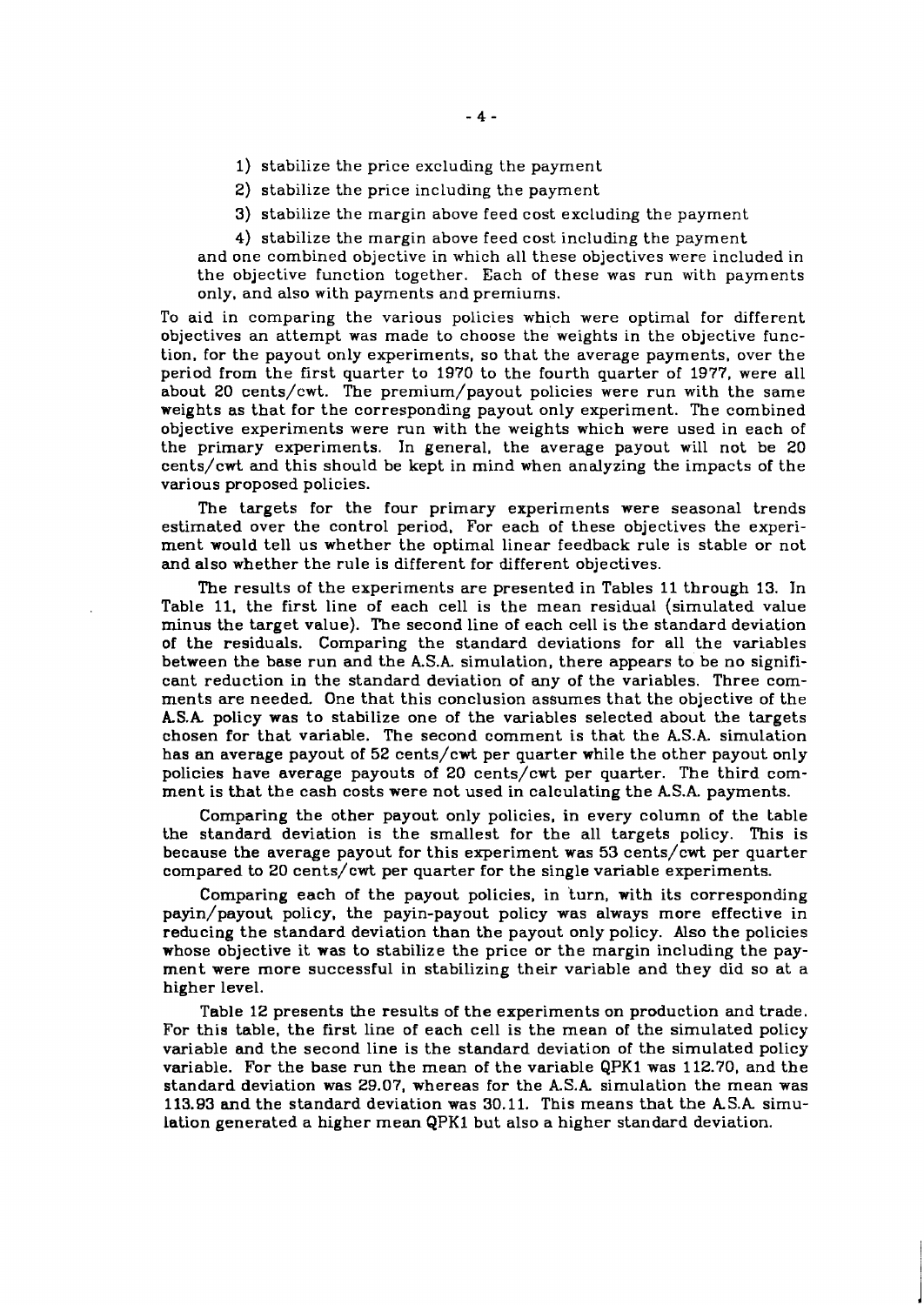In Table 13 the cost of the various policies is presented. The **A.S.A.** simulated policy cost over \$6.2 million over 32 quarters or on average \$194 thousand each quarter. In all eight of the single objective experiments the total payout is a little over \$2 million or about 67 thousand per quarter. Three of the four policies which also have payins collected money on average For the 1970 to 1977 period.

The four policies with payouts only averaged payments between \$67 and \$79 thousand per quarter. The four policies with payins and payouts averaged between a payin of \$25 thousand and a payout of \$35 thousand. Also, as noted earlier, the policies with payins were also in general more effective. The pattern of the payments is shown in Figures 3 and 4.

#### **SUMMARY**

The development of econometric commodity models has provided an instrument for studying the simultaneous time-dependent relationships between economic variables and their response to policy variables. In addition, recent advancements in computational algorithms for efficient solution of a set of simultaneous difference equations combined with advances in computer technology has made the computer simulation of econometric models a useful way to compare the dynamic effects of different economic stabilization policies. Although simulation is an extremely useful tool for the planning and analysis of stabilization policies, it does not provide a direct means of obtaining a policy that is optimal with respect to a given set of objectives.

Recently, there has been an interest in optimal control theory as a possible tool for economic policy development. Given an econometric commodity model that one is willing to accept as a reasonable representation of the market, and given an objective function that approximates the goals and objectives of stabilization, then the design of stabilization can easily, and often should, be thought of as an optimal control problem.

In this study some optimal control techniques were used to analyze the structure of the Canadian pork industry and to suggest some alternative policies.

#### **CONCLUSIONS**

The first conclusion which can be made from this paper is that optimal control theory is a useful technique for policy formulation. That is not to suggest that the rules which result from an application of optimal control should be put in place without further study, but rather that those policies can be used to indicate where improvements can be made to current policies. The second conclusion is that this analysis suggests that it would appear to be useful for the agricultural policy-maker to consider policies which collect premiums as well as give payouts.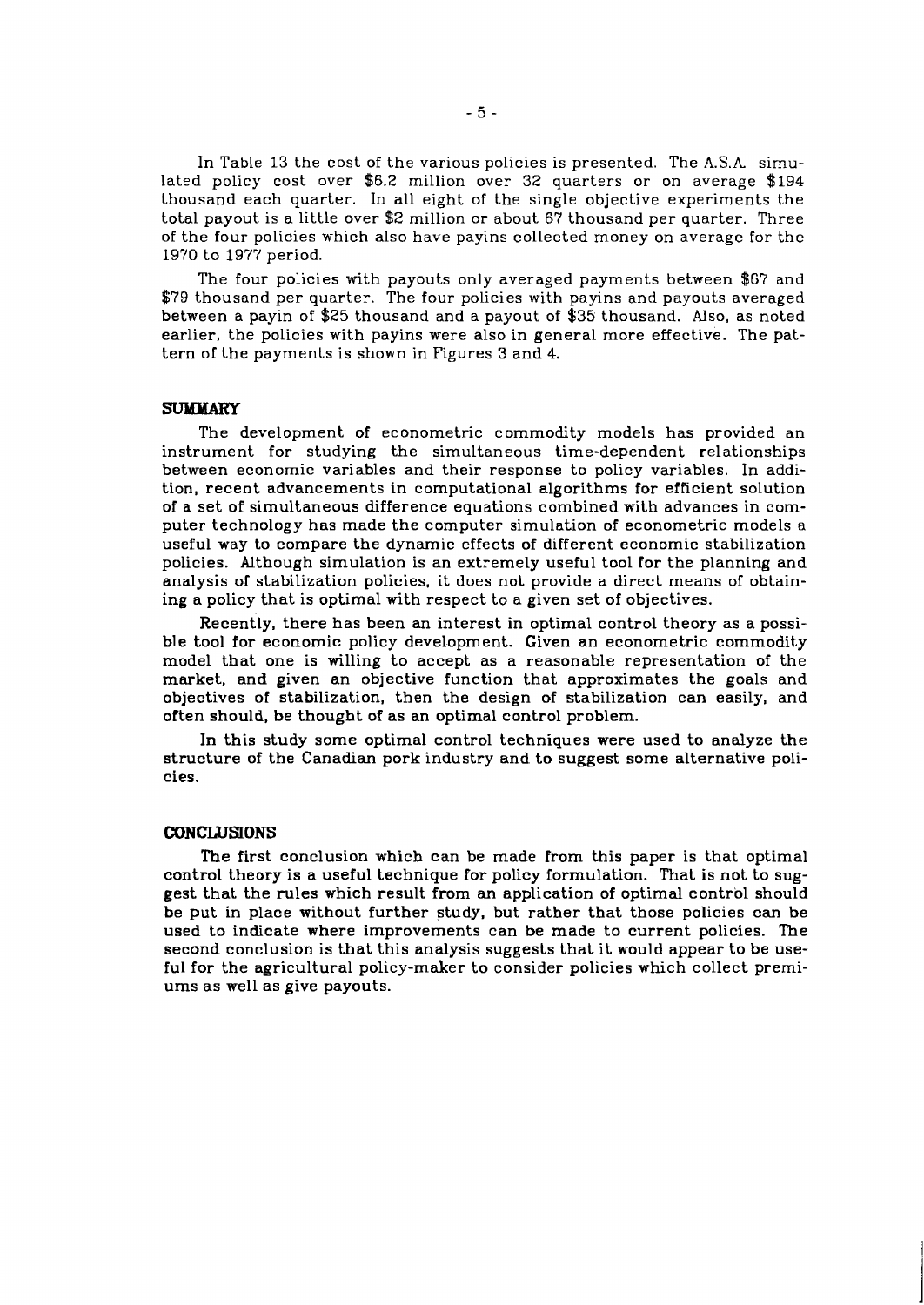**Figure** 1. **The Effect of the A.S.A. Simulation on the Eastern Canada Hog Price (\$/cwt.)** 



**TIME BOUNDS: 1970 1ST TO 1977 4TH** 

**SYMBOL SCALE NAME** 

 $\mathcal{L}_{\mathcal{A}}$ 

| - 0       | $#1$ BASERUN - Baserun          |  |
|-----------|---------------------------------|--|
| $\bullet$ | #1 PLPKASA2 - A.S.A. Simulation |  |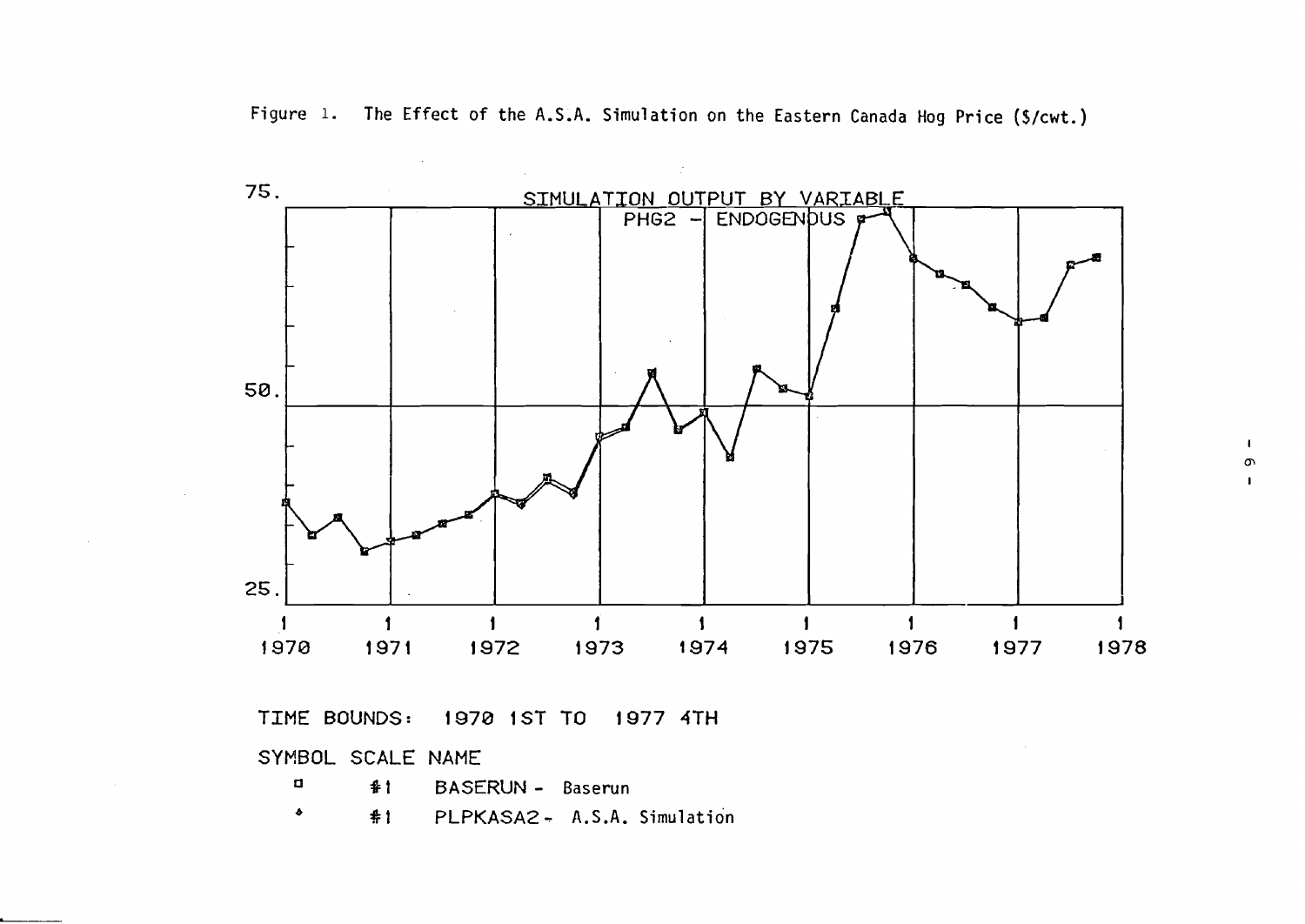The Effect of the A.S.A. Simulation on Western Canada Pork Production (mil. lbs.) Figure 2.



 $\overline{7}$  $\overline{a}$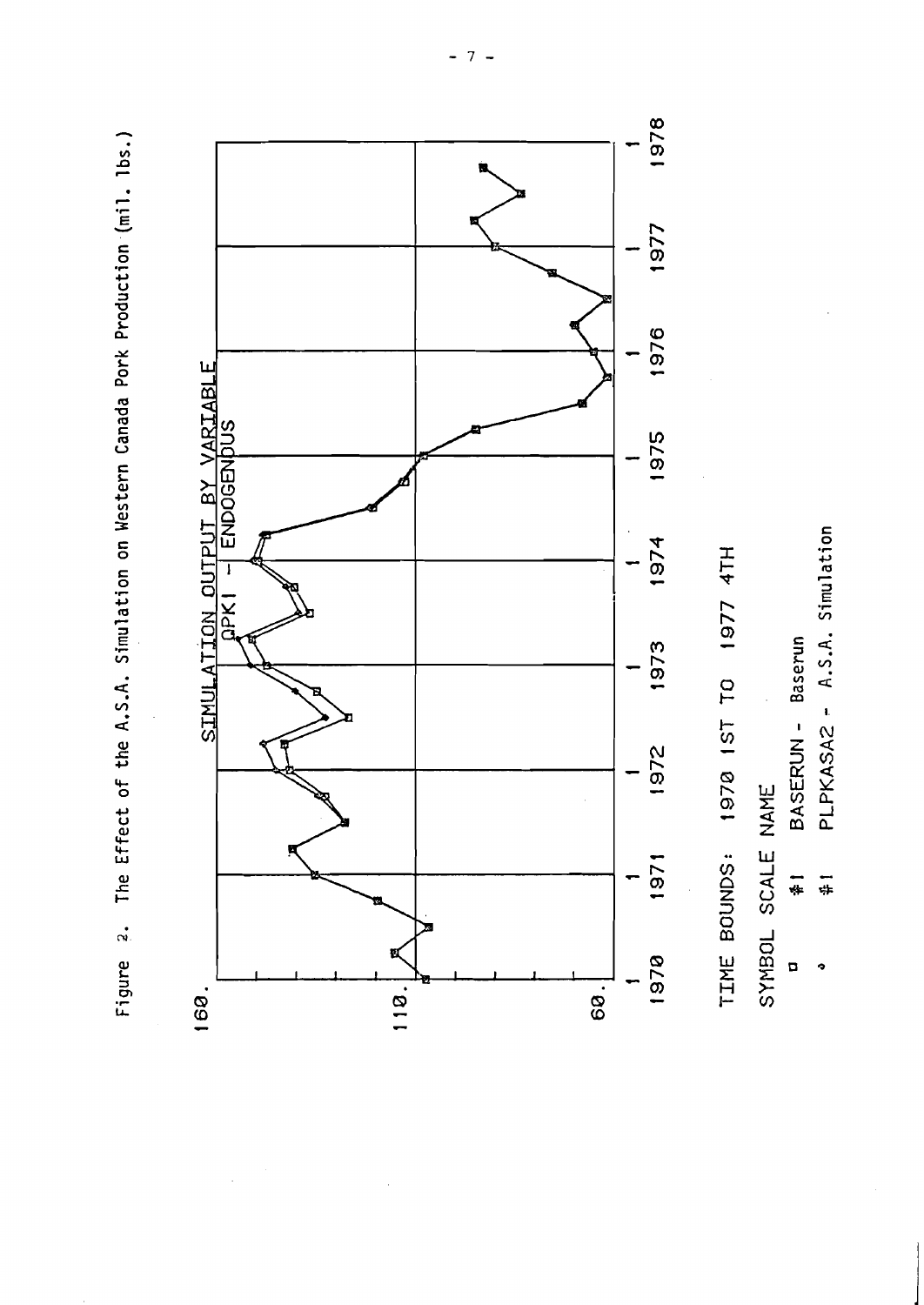

**TIME** BOUNDS: 1970 IST TO 1977 4TH

# SYMBOL SCALE NAME

 $\bar{t}$ 

- **<sup>0</sup>***#* **1** PCON-XDPHG3 Stabilize Price Excluding the Paynent <sup>2</sup> **1 PDPCON\_XDPHG3** - Stabilize Price Including the Payment <sup>+</sup>**9** 1 MRCON-XDPHG3 - Stabilize Margin Excluding the Payment **<sup>X</sup>***8* **1** MRDPCON-XDPHG3 - Stabilize Margin Including the Payment
	-
	-
	-
	-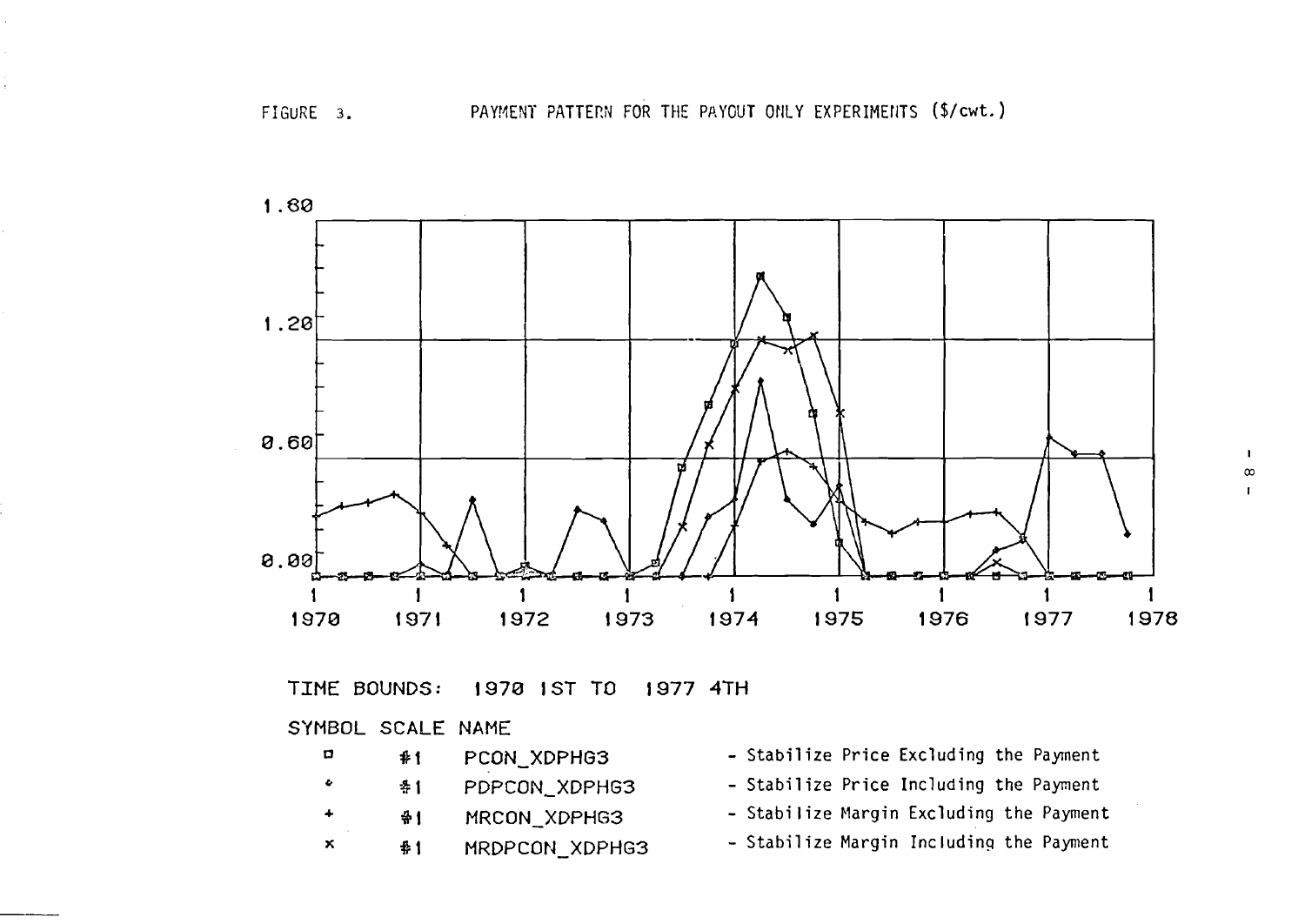

TIME BOUNDS: 1978 1ST TO 1977 4TH

SYMBOL SCALE NAME

- **u #1** PUN\_XDPHG3
- **6 41** PDPUN\_XDPHG3
- <sup>+</sup>**9 1** MRUN-XDPHG3
- **X 4+ 1** MRDPUN-XDFHG3
- **Stabilize Price Excluding the Payment**
- **Stabilize Price Including the Payment**
- Stabilize Margin Excluding the Payment
- **-.Stabilize Margin Including the Payment**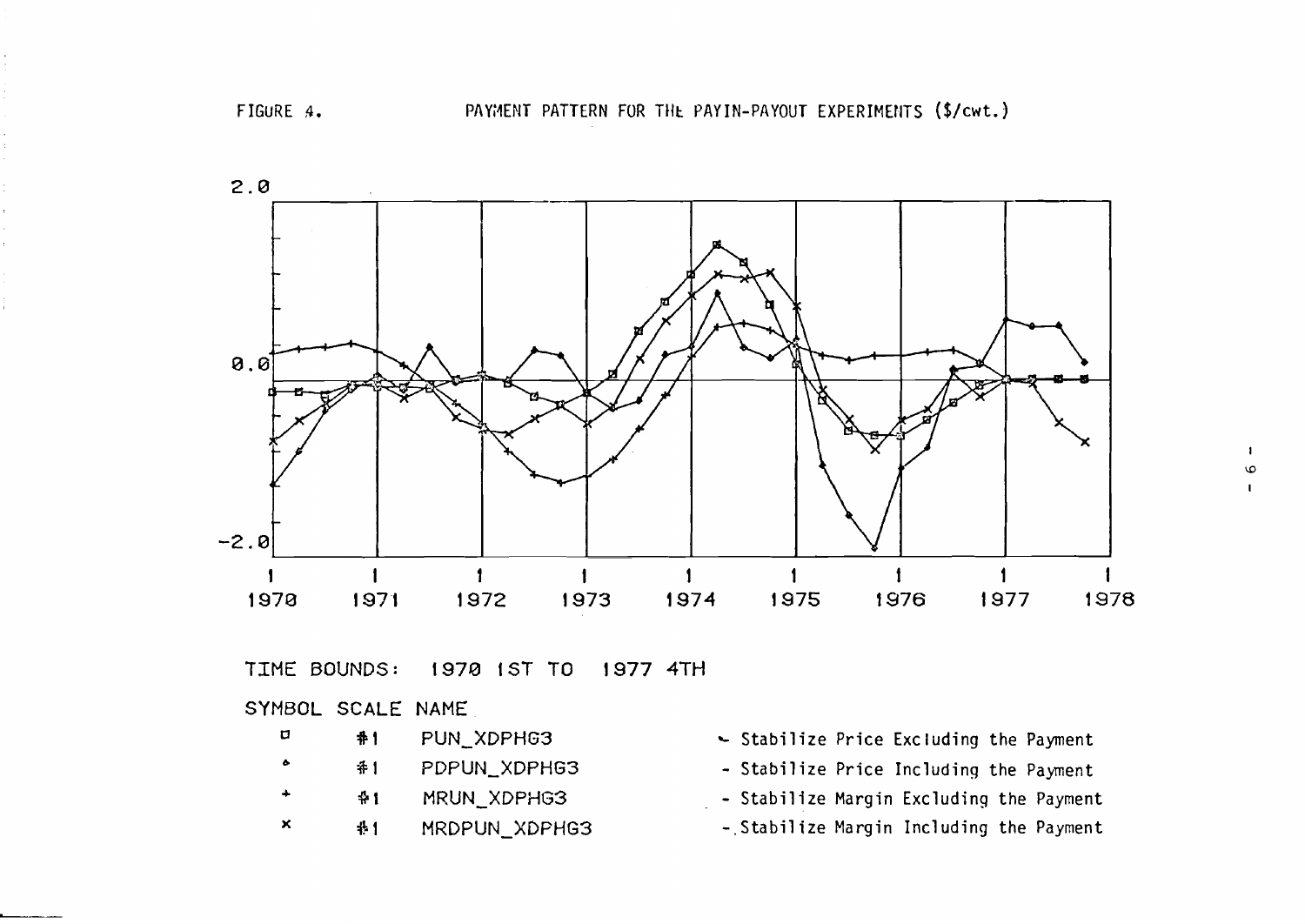

TIME BOUNDS: 1970 1ST TO 1977 4TH

SYMBOL SCALE NAME

| α | #1 | BASERUN PHG1 - Baserun Price                | (S/cwt.) |
|---|----|---------------------------------------------|----------|
|   |    | #1 NEWPORK_PHG1TAR - Target Price (\$/cwt.) |          |
|   | #1 | ALLCON_PHG1 - Experiment Price (\$/cwt.)    |          |

 $\pmb{\mathsf{I}}$  $\overline{\mathsf{C}}$  $\mathbf{I}$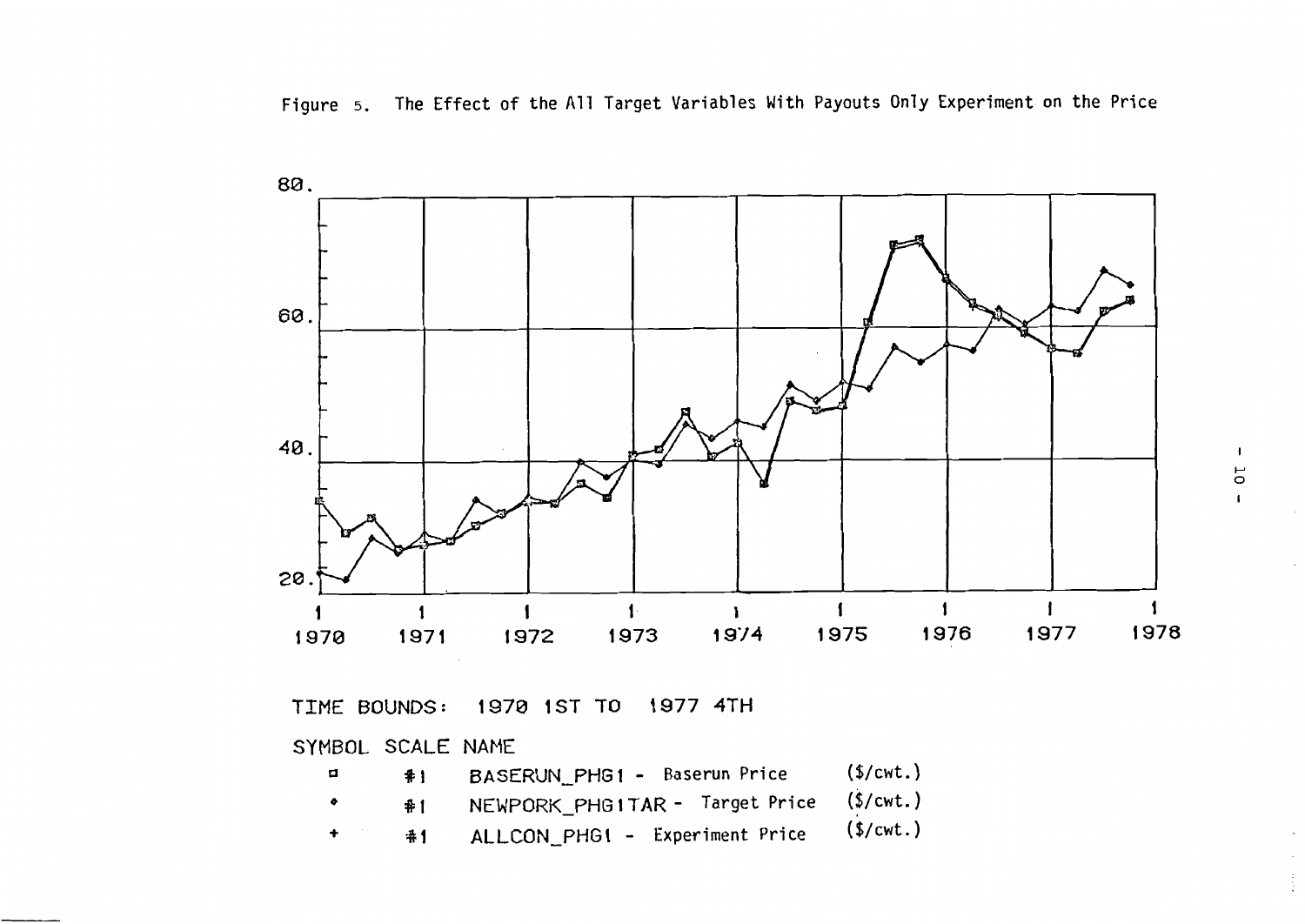The Effect of the All Target Variables With Payouts Only Experiment on the Price<br>& Payment Figure 6.



TIME BOUNDS: 1970 1ST TO 1977 4TH

SYMBOL SCALE NAME

ALLCON\_PHG1DP -- Experiment Price & Payment (\$/cwt.) NEWPORK\_PHG1TAR - Target Price & Payment (\$/cwt.)  $($ \$/cwt.) BASERUN\_PHG1 - Baserun Price & Payment  $\frac{1}{4}$  $\frac{1}{4}$  $\blacksquare$ 

 $\frac{1}{16}$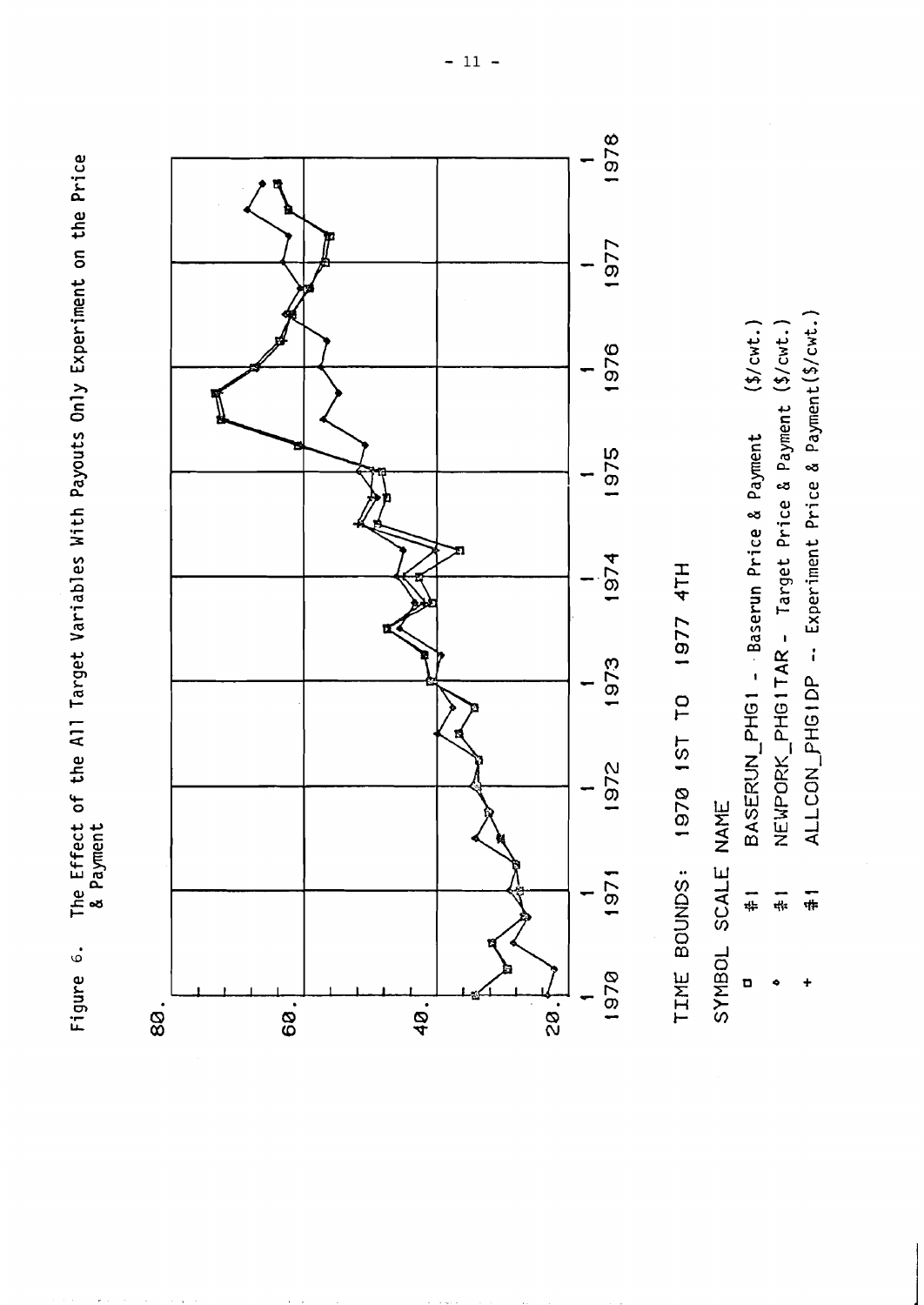Figure 7. The Effect of the All Target Variables With Payouts Only Experiment on the Margin



TIME BOUNDS: 1970 1ST TO 1977 4TH

SYMBOL SCALE NAME

- $($ \$/cwt.) BASERUN\_MRHG1 - Baserun Margin ₩ D
- NEWPORK\_MRHG1TAR Target Margin (\$/cwt.) 4
	- $($ \$/cwt.) ALLCON\_MRHG1 - Experiment Margin  $\frac{1}{4}$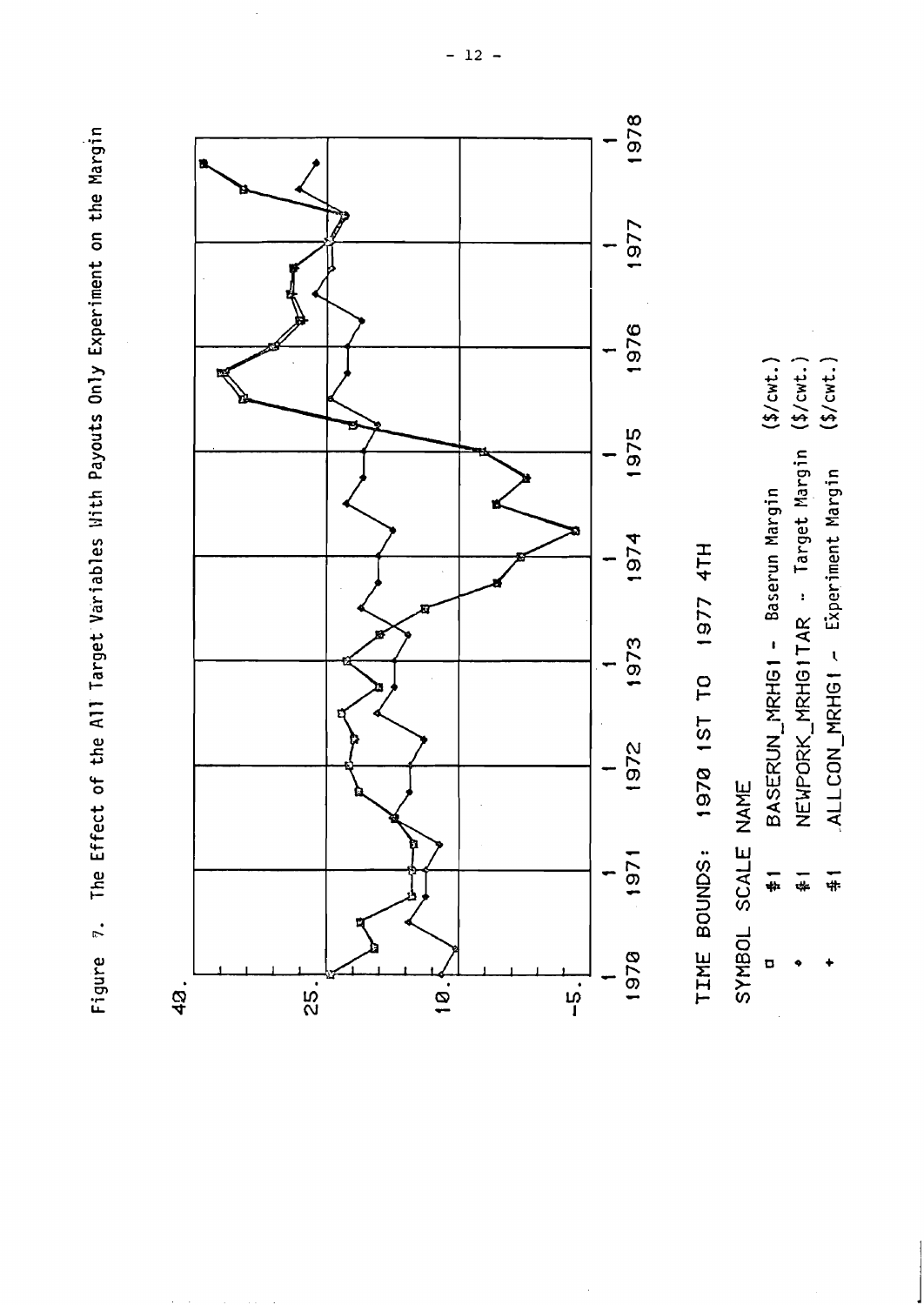Figure 8. The Effect of the All Target Variables With Payout Only Experiment On the Margin<br>8 Payment



TIME BOUNDS: 1970 1ST TO 1977 4TH

SYMBOL SCALE NAME

| $(s/cwt$ .                               |                                                      |                                                         |
|------------------------------------------|------------------------------------------------------|---------------------------------------------------------|
| BASERUN MRHG1 - Baserun Margin & Payment | NEWPORK MRHG1TAR - Target Margin & Payment (\$/cwt.) | ALLCON_MRHG1DP -- Experiment Margin & Payment (\$/cwt., |
| #                                        | 二                                                    | ÷                                                       |
| ۵                                        | ó                                                    | ÷                                                       |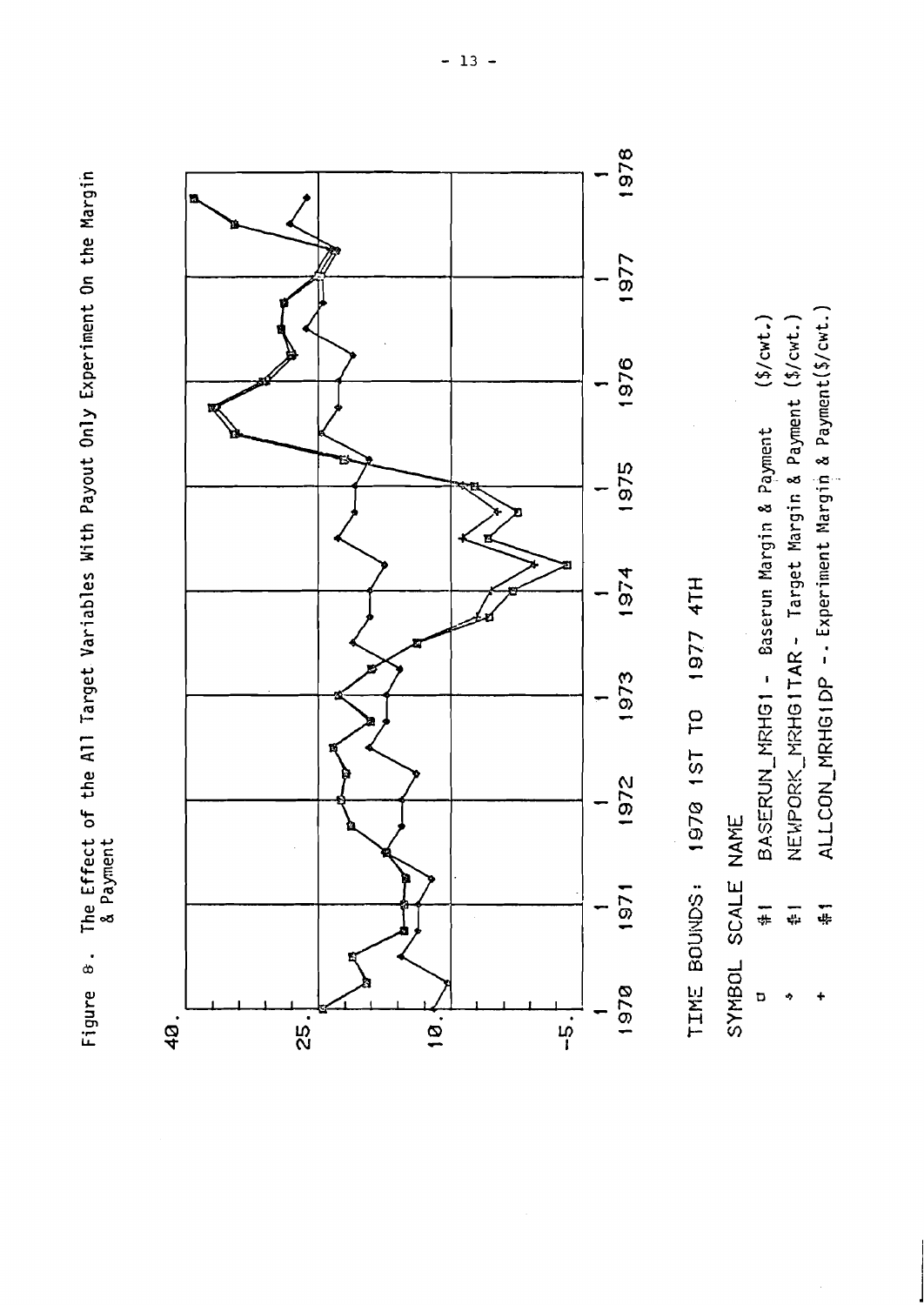# TABLE 1 VARIABLE DEFINITIONS

# ENDOGENOUS :

| <b>CRHG1</b>     |                       | - CASH RECEIPTS FOR HOGS, WESTERN CANADA (MIL, \$)               |
|------------------|-----------------------|------------------------------------------------------------------|
| CRHG2            |                       | - CASH RECEIPTS FOR HOGS, EASTERN CANADA (MIL, \$)               |
| CRHG3            | $\tilde{\phantom{a}}$ | CASH RECEIPTS FOR HOGS, CANADA (MIL. \$)                         |
| DPK1             | $\bullet$             | DISAPPEARANCE OF PORK WESTERN CANADA (MIL, LBS,)                 |
| DPK2             |                       | - DISAPPEARANCE OF PORK EASTERN CANADA (MIL. LBS.)               |
| DPK4             |                       | - DISAPPEARANCE OF PORK U.S.A. (MIL. LBS.)                       |
| <b>IPKI</b>      |                       | - CLOSING INVENTORY OF PORK WESTERN CANADA (MIL, LBS.)           |
| IPK2             |                       | - CLOSING INVENTORY OF PORK EASTERN CANADA (MIL. LBS.)           |
| IPK4             |                       | - CLOSING INVENTORY OF PORK U.S.A. (MIL. LBS.)                   |
| NTIPK2           | $\bullet$             | NET TRADE (EX-IM) IN PORK EAST CANADA TO WEST CANADA (MIL. LBS.) |
| NT1PK4           | $\blacksquare$        | NET TRADE (EX-IM) IN PORK WESTERN CANADA TO U.S.A. (MIL. LBS.)   |
| NT2PK4           |                       | - NET TRADE (EX-IM) IN PORK EASTERN CANADA TO U.S.A. (MIL. LBS.) |
| <b>PHG1</b>      |                       | - PRICE OF INDEX 100 HOGS WESTERN CANADA (\$/CWT.)               |
| PHG <sub>2</sub> |                       | - PRICE OF INDEX 100 HOGS EASTERN CANADA (\$/CWT,)               |
| PHG4             |                       | - LIVE SLAUGHTER HOG PRICES AT SEVEN MAEKETS U.S.A. (US\$/CWT.)  |
| <b>OPKI</b>      |                       | - PORK PRODUCTION WESTERN CANADA (MIL. LBS.)                     |
| QPK2             |                       | - PORK PRODUCTION EASTERN CANADA (MIL. LBS.)                     |
| QPK4             | $\sim$                | PORK PRODUCTION U.S.A. (MIL. LBS.)                               |

 $\mathbf{L}$  $14\,$  $\mathbf{L}$ 

# EXOGENOUS:

 $\mathcal{L}^{\text{max}}_{\text{max}}$ 

 $\sim 100$ 

| DY3              |                | - DISFOSABLE INCOME, CANADA (MIL, DOLLARS)                       |
|------------------|----------------|------------------------------------------------------------------|
| DY4              |                | - DISPOSABLE INCOME, U.S.A. (MIL. DOLLARS)                       |
| D19712           | $\blacksquare$ | DUMMY FOR UNUSUAL RECORDED MARKETINGS. ALL REGIONS               |
| <b>EP34</b>      |                | - EXCHANGE RATE (CANS/USS)                                       |
| FPC02            |                | - CHATHAN CORN PRICE (\$/TONNE)                                  |
| งรา              |                | - FIRST QUARTER SEASONAL DUMMY                                   |
| JS2 -            |                | - SECOND QUARTER SEASONAL DUMMY                                  |
| JS3 -            |                | - THIRD QUARTER SEASONAL DUMMY                                   |
| <b>NTIPK9</b>    |                | - NET TRADE (EX-IM) IN PORK WESTERN CANADA TO R.O.W. (MIL. LBS.) |
| NT2PK9           | $\bullet$      | NET TRADE (EX-IM) IN PORK EASTERN CANADA TO R.O.W. (MIL. LBS.)   |
| NT4PK9           | $\sim$         | NET TRADE (EX-IM) IN PORK U.S.A. TO R.O.W. (MIL. LBS.)           |
| OPBA3            |                | - OFF BOARD BARLEY PRICE IN CANADA (\$/TONNE)                    |
| PCO4             |                | - U.S.A. PRICE OF CORN, CHICAGO (\$/TONNE)                       |
| PSS1             | ٠              | STEER PRICE, WESTERN CANADA (S/CWT.)                             |
| PSS <sub>2</sub> |                | - STEER PRICE, EASTERN CANADA (\$/CWT.)                          |
| PSS3             |                | - STEER PRICE, U.S.A. (\$/CWT.)                                  |
| XDPHG3           |                | - THE PREMIUM/SUBSIDY PAYMENT                                    |

 $\mathcal{L}^{\text{max}}_{\text{max}}$  and  $\mathcal{L}^{\text{max}}_{\text{max}}$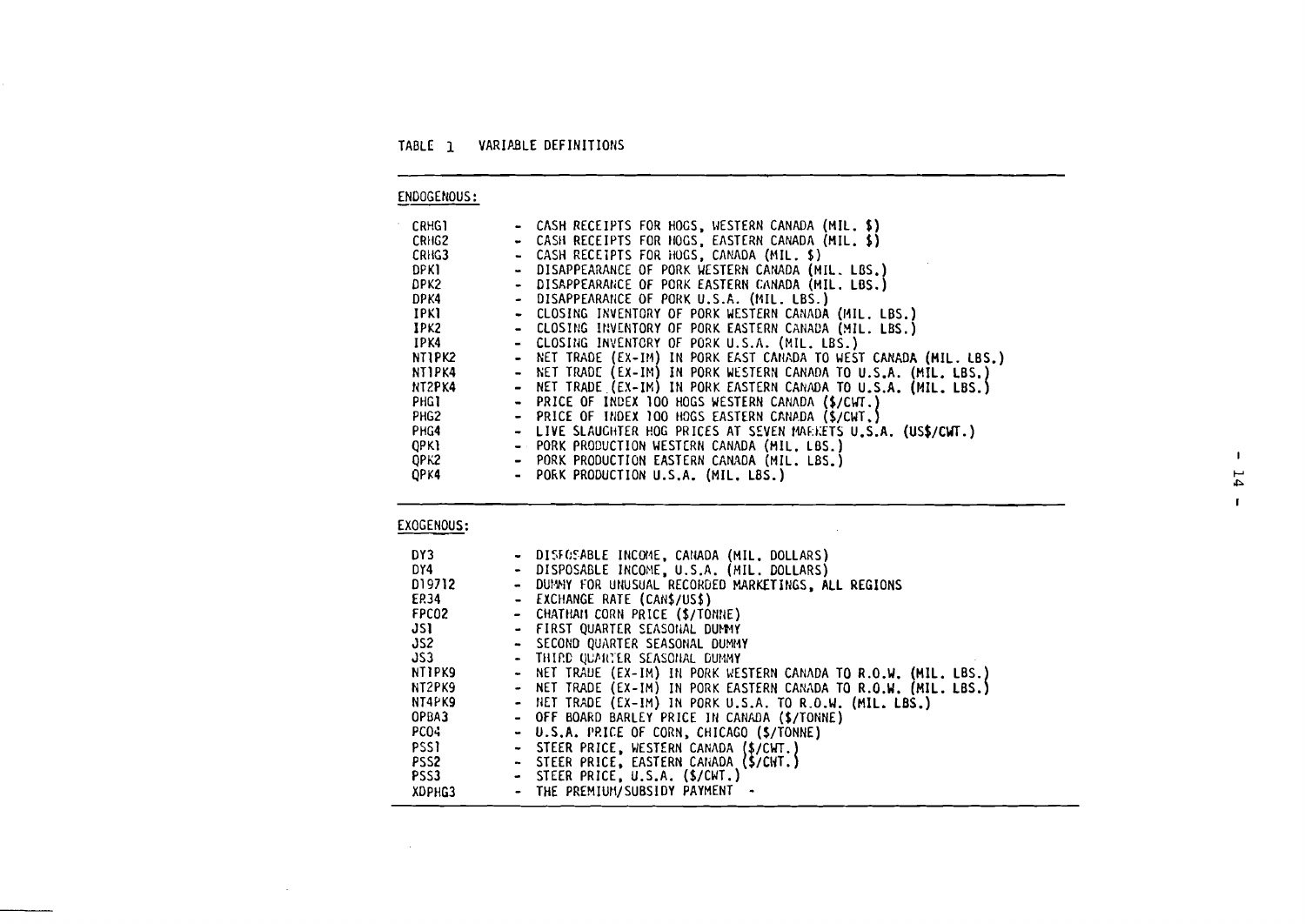| TABLE <sub>2</sub>                                                               | ESTIMATED DEMAND                                   |                                                   |                       |                        |                                               |        | EQUATIONS FOR CLOSING PORK STOCKS FOR WESTERN CANADA, EASTERN CANADA AND THE UNITED STATES |                                              |                                                  |       |
|----------------------------------------------------------------------------------|----------------------------------------------------|---------------------------------------------------|-----------------------|------------------------|-----------------------------------------------|--------|--------------------------------------------------------------------------------------------|----------------------------------------------|--------------------------------------------------|-------|
| Equation                                                                         |                                                    |                                                   |                       | Variables              |                                               |        |                                                                                            |                                              |                                                  |       |
| (Dependent<br>Variable)                                                          | Constant                                           | <u>ົດ</u>                                         | ະ                     | ິງ                     | 01971?                                        |        | (pk1 [pk1(-1) $\bar{R}^{2b}$ 0.4.<br>(m11.1b.) (m11.1b.) (S.E.R.) (h)                      |                                              |                                                  |       |
| Stock Demand for Pork                                                            |                                                    |                                                   |                       |                        |                                               |        |                                                                                            |                                              |                                                  |       |
| Western Canada<br>$\left(\frac{1}{2} + \frac{1}{2} + \frac{1}{2}\right)$<br>IPK1 | $(-0.41)$                                          | $\begin{pmatrix} 2.77 \\ 3.13 \end{pmatrix}$      | $\frac{1.06}{(1.05)}$ | $-3.34$ )              | $\binom{7.96}{3.44}$                          | (3.42) | 0.40<br>(3.57)                                                                             | $\begin{pmatrix} 0.81 \\ 2.09 \end{pmatrix}$ | $\frac{1.47}{(2.83)}$                            | 34.16 |
| Eastern Canada<br>(m11.1b.)<br>IPK2                                              | $\begin{pmatrix} -7 & 67 \\ -1 & 32 \end{pmatrix}$ | 3.38<br>(4.0?)                                    | (0.97)                | $-1.38$<br>$(-1.10)$   | $\begin{bmatrix} 12.91 \\ 5.98 \end{bmatrix}$ | (2.14) | 0.53<br>(5.37)                                                                             | $\begin{pmatrix} 0.81 \\ 2.01 \end{pmatrix}$ | $\begin{pmatrix} 1 & 5 \\ 1 & 31 \end{pmatrix}$  | 34.56 |
| United States<br>$IPK4$<br>(mil.lb.)                                             | 35.35<br>(0.68)                                    | $\begin{bmatrix} 1 & 18 \\ 0 & .08 \end{bmatrix}$ | $-18.22$ -<br>(-1.02) | $-100.67$<br>$(-5.02)$ | $\frac{109.72}{(3.58)}$                       | (1.65) | 0.60<br>(5.73)                                                                             | $\frac{0.83}{(27.22)}$                       | $\begin{pmatrix} 1 & 31 \\ 3 & 41 \end{pmatrix}$ | 37.63 |

astimated over the period from the second quarter of 1966 to the fourth quarter of 1977 using 0.L.S.

 $\overline{b_R^2}$  is the R<sup>2</sup> value adjusted for degrees of freedom.

<sup>C</sup>t statistics is in parentheses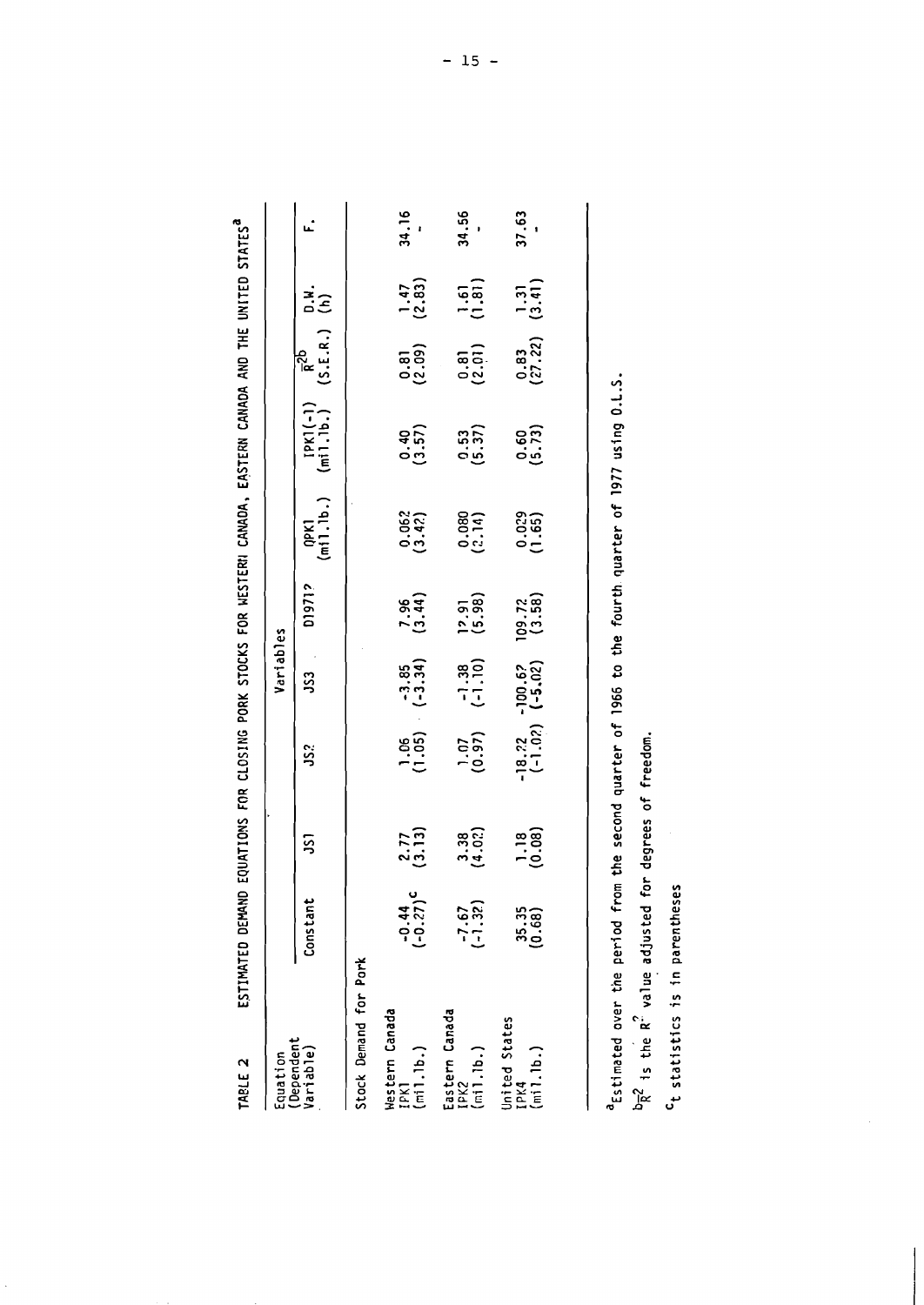| Equation                                       |                               |                      |                      | Variables            |                                                          |                       |                   |                            |                        |             |
|------------------------------------------------|-------------------------------|----------------------|----------------------|----------------------|----------------------------------------------------------|-----------------------|-------------------|----------------------------|------------------------|-------------|
| (Dependent<br>Variable)                        | Constant                      | <b>JS1</b>           | JS2                  | <b>JS3</b>           | PHOG/ <sup>a</sup><br><b>DPK</b><br>(\$/cwt)<br>(min1b.) | <b>PSS</b><br>(S/cwt) | DY<br>(min, \$)   | $\bar{R}^{2b}$<br>(S.E.R.) | D.W.                   | $F_{\star}$ |
| Consumption Demand for Pork                    |                               |                      |                      |                      |                                                          |                       |                   |                            |                        |             |
| Western Canada<br>DPK1<br>(min1.b.)            | 61.07<br>$(32.95)^{\text{c}}$ | 0.64<br>(0.64)       | $-5.30$<br>$(-5.35)$ | $-6.16$<br>$(-6.21)$ | $-0.82$<br>$(-16.85)$                                    | 0.71<br>(9.73)        | 0.0012<br>(13.78) | 0.91<br>(2.41)             | 0.89                   | 75.69       |
| Eastern Canada<br>DPK2<br>(mil.lb.)            | 173.55<br>(32.97)             | 1.45<br>(0.54)       | $-12.31 -14.97$      | $(-4.65)$ $(-5.53)$  | $-2.45$<br>$(-17.04)$                                    | 2.30<br>(10.82)       | 0.0029<br>(11.57) | 0.89<br>(6.46)             | 0.89<br>$\blacksquare$ | 65.39       |
| United States<br>PHG4 <sup>d</sup><br>(S/cwt.) | 35.55<br>(9.94)               | $-1.31$<br>$(-1.49)$ | $-4.40$<br>$(-4.91)$ | $-2.51$<br>$(-2.74)$ | -0.01<br>$(-15.21)$                                      | 0.89<br>(12.31)       | 0.00006<br>(7.25) | 0.97<br>(2.07)             | 1.58<br>۰              | 724.66      |

---<del>---------------</del>

# TABLE 3 ESTIMATED PORK DEMAND EQUATIONS FOR WESTERN CANADA, EASTERN CANADA, AND THE UNITED STATES<sup>a</sup>

"Estimated over the period from the second quarter of 1966 to the fourth  $\,$  quarter of 1977 using <code>O.L.S</code>

 $^{\text{b}}$ R<sup>2</sup> is the R<sup>2</sup> value adjusted for degrees of freedom

 $c$ <sub>t statistic is in parentheses</sub>

 $d$ <sub>The United States equation was estimated price dependent.</sub>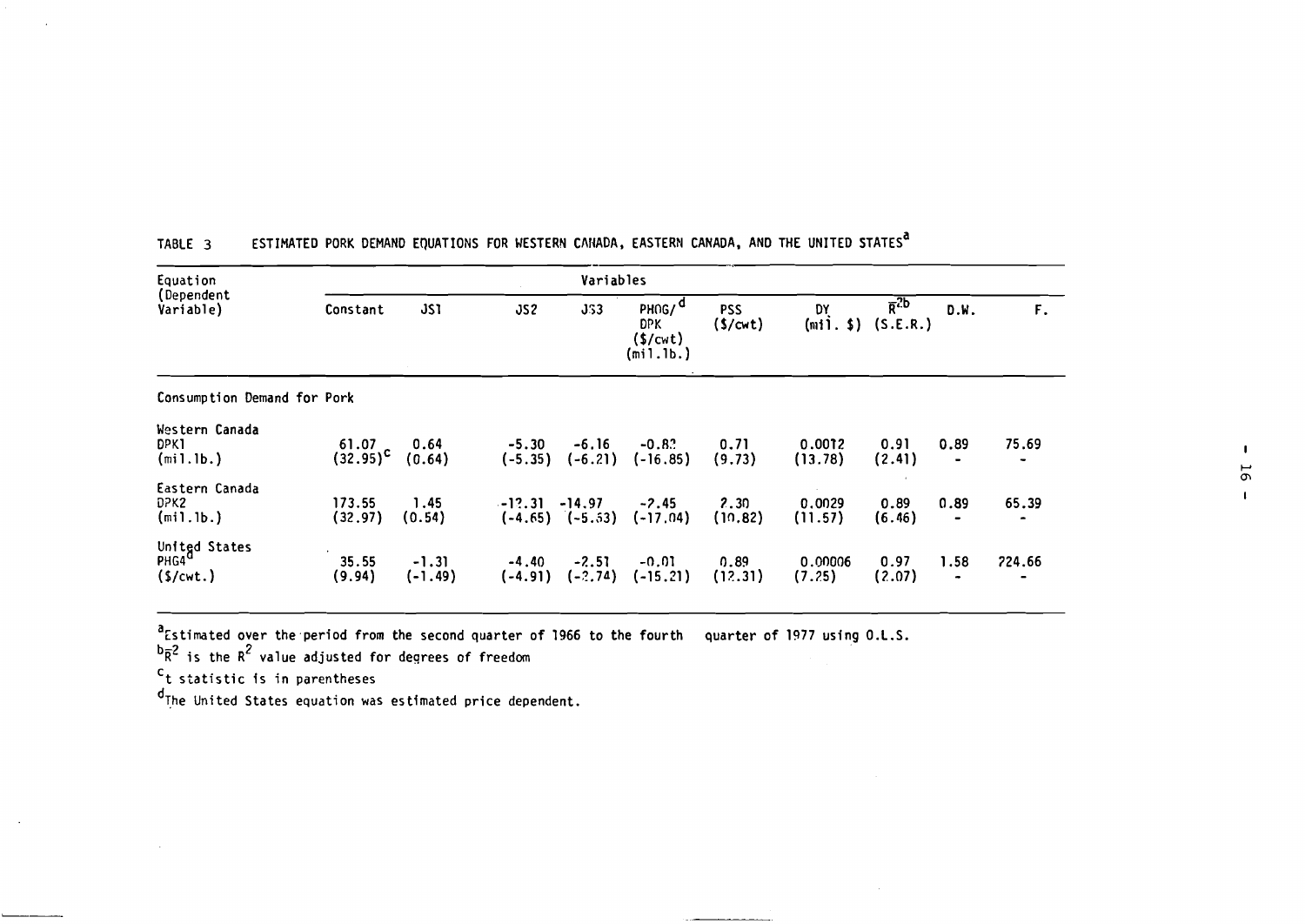| Equation                                   |                    |                        |                        | Variables                |                       |                            |                 |                                                             |                                |
|--------------------------------------------|--------------------|------------------------|------------------------|--------------------------|-----------------------|----------------------------|-----------------|-------------------------------------------------------------|--------------------------------|
| (Dependent<br>Variable)                    | Constant           | $JSI$ .                | JS <sub>2</sub>        | JS3                      | $PHOG(-4)$<br>(S/cwt) | $PCO(-4)$<br>$($ \$/tonne) | $QPK(-1)$       | $\overline{R}^{2b}$<br>D.W.<br>$(min.1b)$ $(S.E.R.)$<br>(h) | F                              |
| Pork Supply                                |                    |                        |                        |                          |                       |                            |                 |                                                             |                                |
| Western Canada<br><b>QPK1</b><br>(mil.lb.) | 20.18<br>(2.99)    | 5.03<br>(1.68)         | $-1.12$<br>$(-0.37)$   | $-19.18$<br>$(-6.39)$    | 0.45<br>(3.54)        | $-0.33d$<br>$(-5.08)$      | 0.86<br>(18.88) | 0.93<br>2.23<br>(7.13)<br>$(-0.83)$                         | 97.98<br>$\tilde{\phantom{a}}$ |
| Eastern Canada<br>CPK2<br>(min1b.)         | 48.70<br>(4.05)    | $-12.89$<br>(-4.64)    | $-19.84$<br>$(-7.44)$  | $-21.42$<br>(-8.62)      | 0.28<br>(2.70)        | $-0.11$<br>$(-1.90)$       | 0.77<br>(.975)  | 2.04<br>0.80<br>$(5.96)$ $(-0.16)$                          | 30.91<br>$\blacksquare$        |
| United States<br>OPK4<br>(min1b.)          | 1,062.82<br>(4.75) | $-570.58$<br>$(-8.73)$ | $-501.89$<br>$(-8.04)$ | $-678.38$<br>$(-10, 17)$ | 11.39<br>(3.21)       | $-4.75$<br>$(-3.61)$       | 0.81<br>(12.24) | 1.75<br>0.84<br>(147.64)(0.96)                              | 40.76<br>$\blacksquare$        |

 $\sim 10^{-1}$ 

 $\sim 100$  km s  $^{-1}$ 

TABLE 4 ESTIMATED SUPPLY RESPONSE EQUATIONS FOR PORK FOR WESTERN CANADA, EASTERN CANADA, AND THE UNITED STATES<sup>a</sup>

 $^{\texttt{a}}$ Estimated over the period from the second quarter of 1966 to the fourth quarter of 1977 using O.L.S

 $^{\rm b}$  $^{\rm c}$  is the R<sup>2</sup> value adjusted for degrees of freedom

't statistic is in parentheses

It statistic is in parentheses<br>d<sub>In Western Canada the off Board Price of Barley was used.</sub>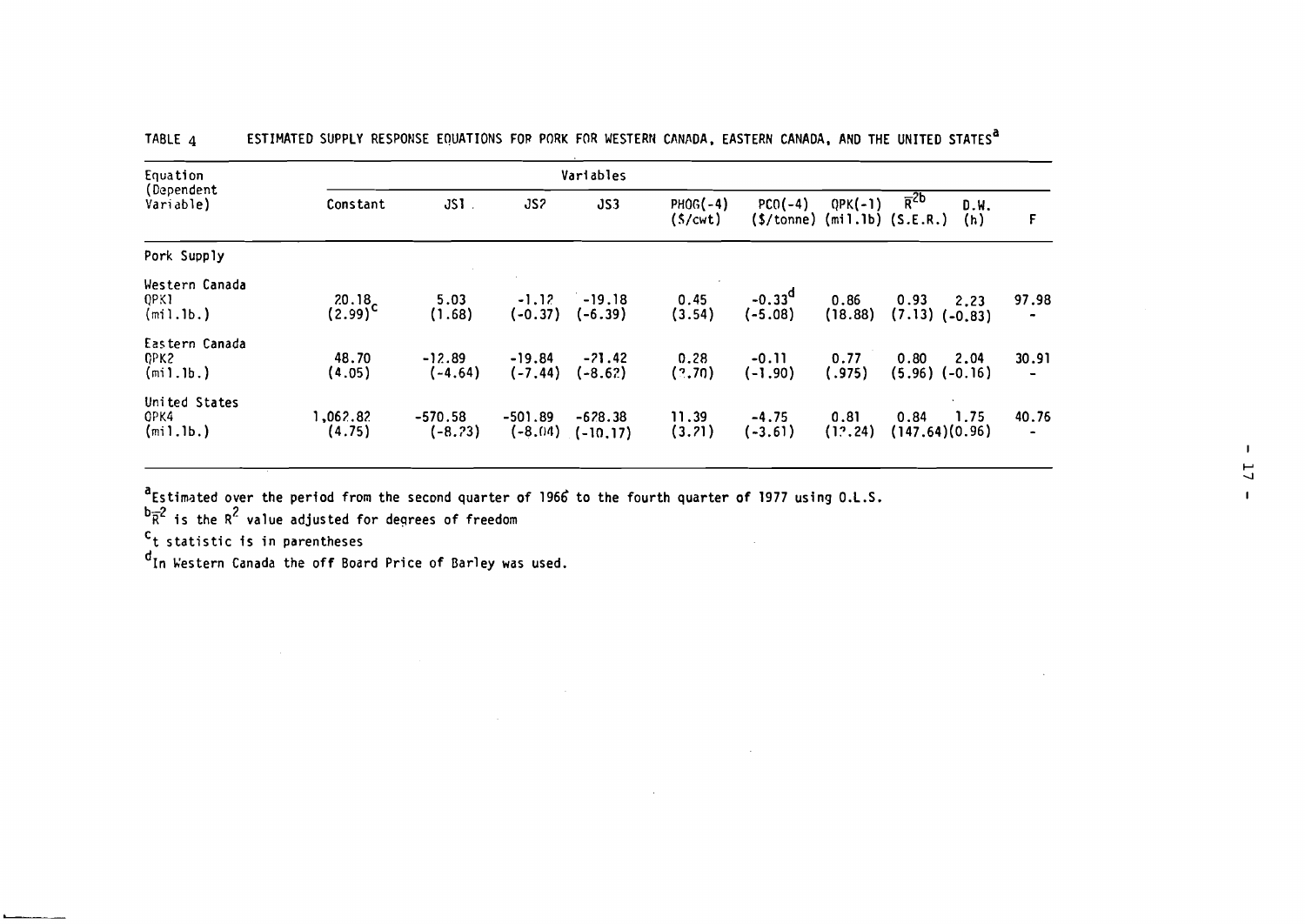| C 31BN                                                                                                                                                                                          | ESITINATED PRICE TARIC DESIGNATIONS, AND EQUATIONS, AND EXPLORENCEMENT OF THE PRICE THAT IN THE RESERVE THAT I |                        |                                                 |                      |                        |                                                |                    |                                                                         |   |
|-------------------------------------------------------------------------------------------------------------------------------------------------------------------------------------------------|----------------------------------------------------------------------------------------------------------------|------------------------|-------------------------------------------------|----------------------|------------------------|------------------------------------------------|--------------------|-------------------------------------------------------------------------|---|
| Equation<br>(Dependent                                                                                                                                                                          |                                                                                                                |                        | Variables                                       |                      |                        |                                                |                    |                                                                         |   |
| Variable)                                                                                                                                                                                       | tant<br>Cons                                                                                                   | 5                      | 5                                               | 53                   | PHG4<br>(\$/cwt)       | ER34                                           | NTiPK4<br>(mil.lb) | PHG(-1) $R^{2b}$ D.W.<br>(S/cwt.)(S.E.R) (h)                            | щ |
| Price of Index 100 Hogs                                                                                                                                                                         |                                                                                                                |                        |                                                 |                      |                        |                                                |                    |                                                                         |   |
| Western Canada<br>PHG1<br>(\$/cwt)                                                                                                                                                              | $\frac{4.38}{3.77}$ c<br>にこ                                                                                    |                        | $-1.11$ 1.65<br>$(-1.93)$ $(-2.91)$             | $-0.56$<br>$(-0.90)$ | $\frac{1.09}{(23.60)}$ | $\begin{array}{c} 24.94 \\ (4.31) \end{array}$ |                    | $-0.127$ 0.16 0.99 1.30 851.3<br>$(-4.08)$ $(1.34)$ $(2.50)$ $-$        |   |
| Price of Index 100 Hogs                                                                                                                                                                         |                                                                                                                |                        |                                                 |                      |                        |                                                |                    |                                                                         |   |
| Eastern Canada<br>PHG2<br>(S/cmt)                                                                                                                                                               | $-15.51$<br>$-2.48$<br>$\ddot{\cdot}$                                                                          | (1.48)                 | $\begin{array}{c} -1.33 \\ (-2.21) \end{array}$ | $-0.36$<br>$(-0.53)$ | $\frac{1.08}{(21.65)}$ | $18.77$<br>$(3.79)$                            |                    | $-0.153$ 0.16 0.99 1.67 749.6<br>$(-5.03)$ $(3.76)$ $(1.42)$ $(1.18)$ - |   |
|                                                                                                                                                                                                 | tant<br>Cons                                                                                                   | 51                     | 32                                              | 53                   | PHG1                   |                                                | PHG?               | NTIPJ2(-1) $\overline{R}^{cD}$ D.M.<br>(S.E.R.) (h)                     |   |
| Canada Trade of Pork<br>Western to Eastern                                                                                                                                                      |                                                                                                                |                        |                                                 |                      |                        |                                                |                    |                                                                         |   |
| (m1.1b.<br>NT <sub>1PK2</sub>                                                                                                                                                                   | $\frac{10}{3}$<br>1.2                                                                                          | (3.43)                 | (2,13)                                          | $-2.48$<br>(-1.38) ( | $(-1.1)$               |                                                | (1.68)             | $0.83$ $0.89$ $1.41$ 63.5<br>(13.67)(4.33) (2.23) -                     |   |
| "Estimated over the period from the second quarter of 1966 to the fourth quarter of 1977 using 0.L.S<br><sup>C</sup> t statistic is in parenthes<br>$\frac{b}{R}$ ? is the $R^2$ value adjusted | őθ                                                                                                             | for degrees of freedom |                                                 |                      |                        |                                                |                    |                                                                         |   |
|                                                                                                                                                                                                 |                                                                                                                |                        |                                                 |                      |                        |                                                |                    |                                                                         |   |

 $\frac{1}{\sqrt{2}}$ 

FRITTMATED PRICE TRANKMISSION FONATIONS AND WESTERN CANADA TO FASTERN CANADA NET TRADE<sup>A</sup> TARIF 5  $-18 -$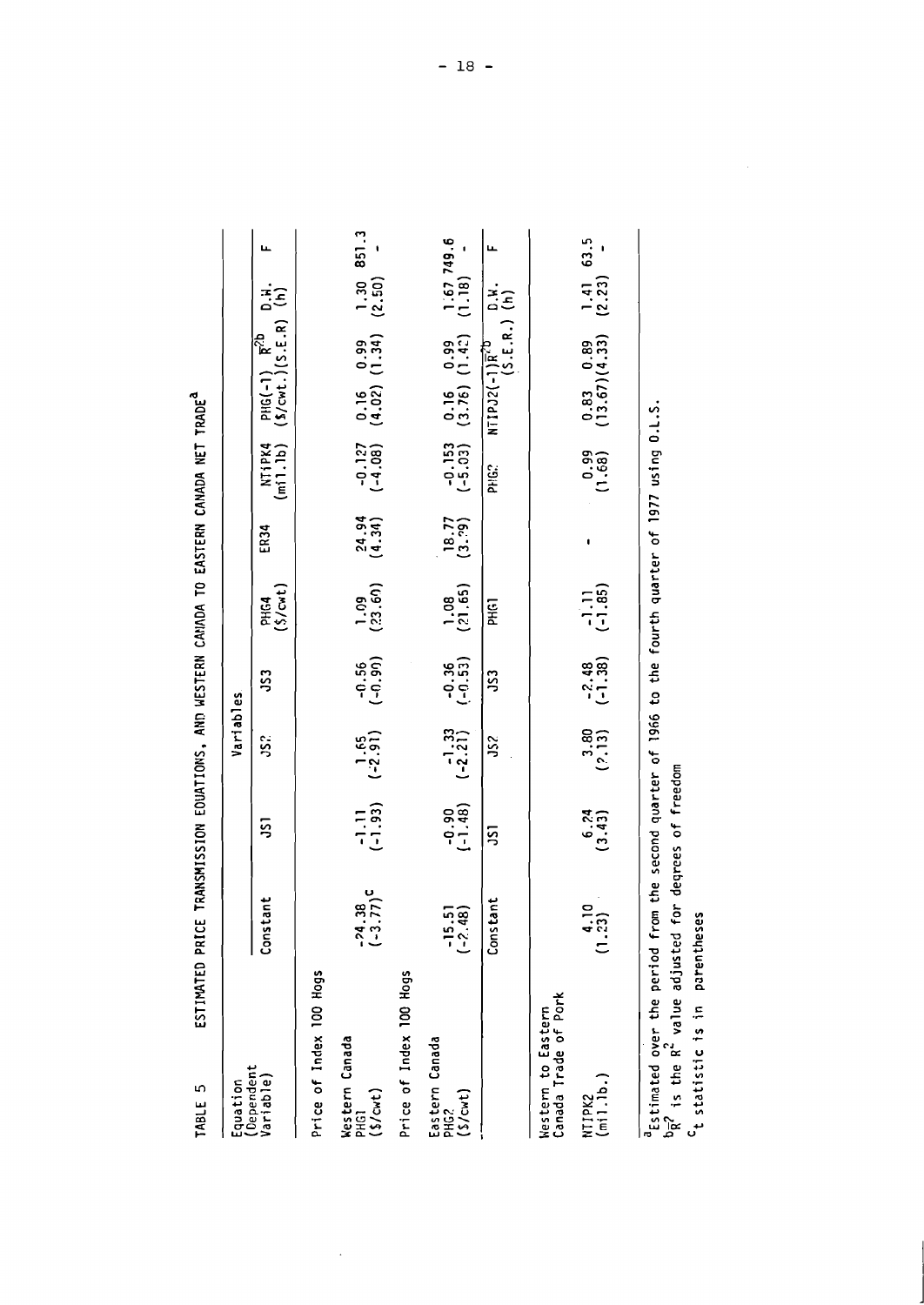| <b>ANGL POSTVOS CIAN</b> |
|--------------------------|
|                          |
| $\frac{1}{2}$            |
| FOR PORK FOR WESTERN     |
|                          |
|                          |
|                          |
| しんしんしん こしゃく              |
|                          |
| こうしょう ココミニ<br>STIMATED   |
|                          |
| $\frac{1}{2}$            |

 $\hat{\mathcal{A}}$ 

| Equation                                                                                             |                         |                  |                                                          | Variables |                       |                               |                        |                                               |                                                     |       |
|------------------------------------------------------------------------------------------------------|-------------------------|------------------|----------------------------------------------------------|-----------|-----------------------|-------------------------------|------------------------|-----------------------------------------------|-----------------------------------------------------|-------|
| Variable)<br>Dependent                                                                               | Constant                | 5                | SS <sub>2</sub>                                          | S3        |                       | PHG QPK<br>(\$/cwt.) (mil.1b) | CRHS(-1)<br>(mil.lbs.) | $\frac{1}{R^2}$<br>(S.E.R.) $\binom{p, y}{n}$ |                                                     |       |
| Western Canada<br>Cash Receipts                                                                      |                         |                  |                                                          |           |                       |                               |                        |                                               |                                                     |       |
| CRHG                                                                                                 | $-25.22$<br>$(-4.54)^C$ | $1.54$<br>(0.77) | $-0.72$ $-0.61$<br>$(-0.37)$ $(-0.32)$                   |           | $\frac{0.72}{(6.16)}$ | (5.38)                        | (4.17)                 | (1, 67)                                       | $\frac{1.14}{(3.86)}$                               | 97.87 |
| Cash Receipts<br>Eastern Canada                                                                      |                         |                  |                                                          |           |                       |                               |                        |                                               |                                                     |       |
| CRHG <sub>2</sub>                                                                                    | $-60.95$<br>$(-7.59)$   |                  | $-1.72$ $-2.89$ $-2.63$<br>$(-1.35)$ $(-2.10)$ $(-1.38)$ |           | $(17.94)$ $(7.63)$    |                               | $\binom{0.22}{(4.76)}$ | $(3.99$<br>$(2.98)$                           | $\begin{bmatrix} 1.13 \\ 1.14 \end{bmatrix}$ 1077.4 |       |
| Estimated over the period from the second quarter of 1966 to the fourth quarter of 1977 usina 0.L.S. |                         |                  |                                                          |           |                       |                               |                        |                                               |                                                     |       |

 $b_R^2$  is the  $R^2$  value adjusted for degrees of freedom

<sup>C</sup>t statistic is in parentheses.

 $\frac{1}{2}$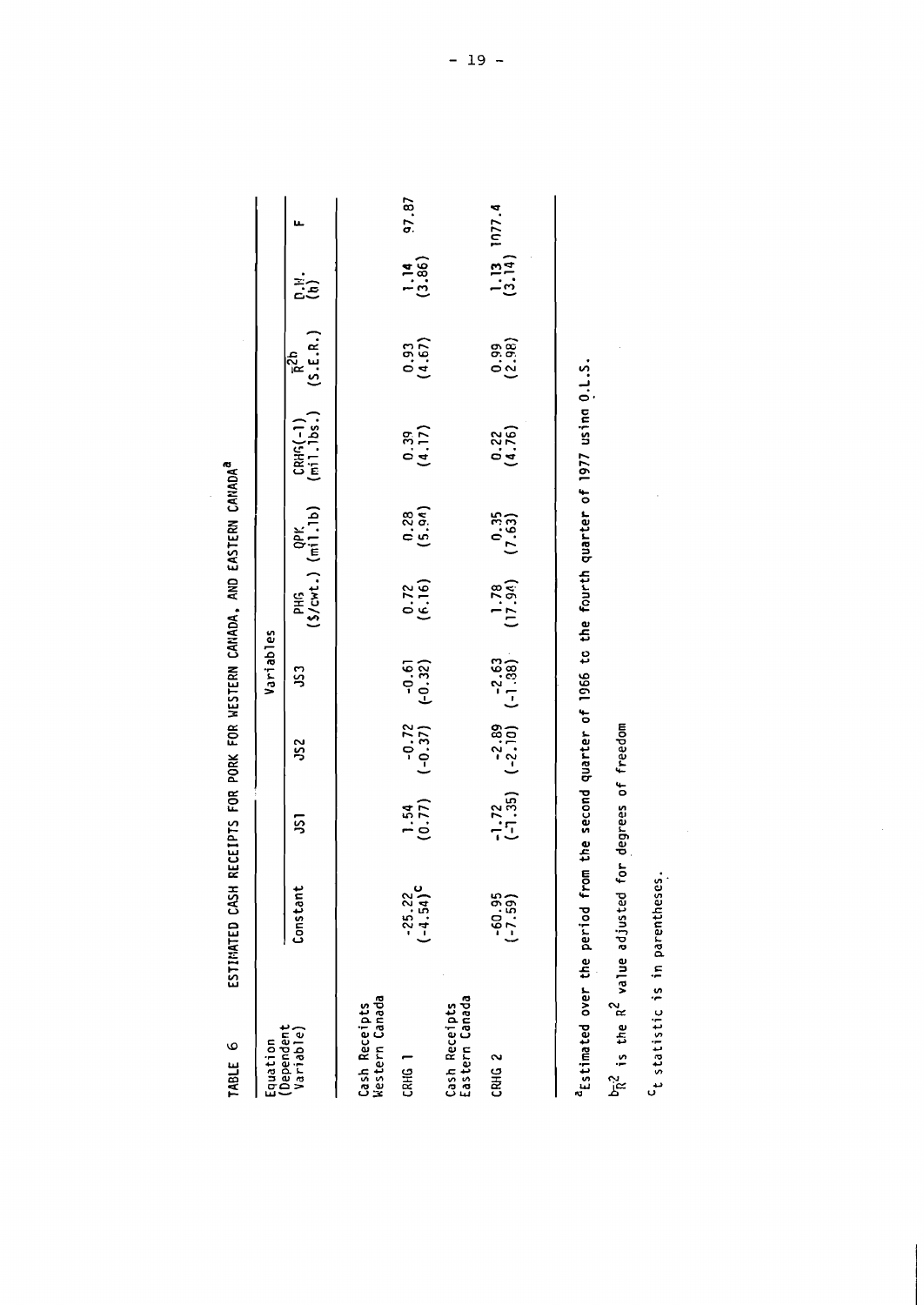TABLE 7 **SOME VALIDATION RESULTS** 

|                   |          |          | Intra-Sample     |             |                     |           |           | Extra-Sample |            |              |
|-------------------|----------|----------|------------------|-------------|---------------------|-----------|-----------|--------------|------------|--------------|
|                   |          |          | 1966 2 to 1977 4 |             |                     |           | 1978 1    | to 1978 4    |            |              |
| Variable          | Mean     | $AE^a$   | <b>RMSE</b>      | <b>APE</b>  | RMSPE               | Mean      | $AE^a$    | RMSE         | <b>APE</b> | <b>RMSPE</b> |
| CRHG1             | 56.739   | $-0.375$ | 6.377            | 0.789       | 10,448              | 86.260    | 2.437     | 7.708        | 3,482      | 9.711        |
| CRH <sub>G2</sub> | 95.242   | 0.296    | 8.905            | 1.683       | 13.398              | 202.7/9   | $-15.582$ | 19.458       | $-7.290$   | 8.651        |
| CRHG3             | 151.981  | $-0.079$ | 14.253           | 1.051       | 11.281              | 289.039   | $-13.145$ | 22,283       | $-4.132$   | 6.969        |
| DPK1              | 74.355   | $-0.196$ | 4.759            | 0.098       | 6.103               | 85.939    | $-1.072$  | 3.041        | $-1.170$   | 3.581        |
| DPK2              | 201.521  | $-0.377$ | 12.801           | 0.195       | 6,022               | 223.269   | $-2,283$  | 6,463        | $-0.953$   | 2.939        |
| DPK4              | 3327.74  | $-9.004$ | 258.717          | 0.156       | 7.335               | 3305.500  | 54,469    | 93,065       | $-1.585$   | 2.687        |
| IPKI              | 10.962   | $-0.129$ | 2.550            | 2.923       | 25,222              | 7.094     | 1.967     | 2.692        | 26.672     | 36.557       |
| IPK2              | 14.067   | $-0.004$ | 2.532            | 4.502       | 20.538              | 16.944    | $-0.102$  | 2.030        | 0.001      | 11.611       |
| IPK4              | 262.127  | $-2.715$ | 36.704           | 1,059       | 14,005              | 223,500   | 14.010    | 16.702       | 6.480      | 7,683        |
| NT1PK2            | 29.896   | $-0.374$ | 7.390            | 3,878       | 26.243              | 10.560    | 5.629     | 6.473        | 64,482     | 78.951       |
| NTIPK4            | 1.728    | $-0.630$ | 7.291            | 63.553      | 218.673b<br>350.633 | $-10,142$ | 0.621     | 4.097        | 2.944      | 46.724       |
| NT2PK4            | $-6.768$ | $-0.069$ | 6.487            | $-97.425^D$ |                     | $-6.604$  | $-24.666$ | 27,022       | 4334.870   | 7805.070     |
| PHG1              | 40.147   | 0.240    | 4.870            | 2,502       | 15.372              | 67.980    | 8.528     | 9.165        | 12.591     | 13.587       |
| PHG <sub>2</sub>  | 44.076   | 0.154    | 4,685            | 1.922       | 13.622              | 69.575    | 12.142    | 13.417       | 17.576     | 19.550       |
| PHG4              | 30.478   | 0.127    | 3.927            | 2.379       | 15.115              | 48.463    | 6.793     | 7.234        | 14.002     | 14.924       |
| QPK1              | 110.434  | $-1.194$ | 11.950           | $-0.602$    | 10.872              | 90.416    | 5.667     | 6.848        | 6.434      | 7.754        |
| QPK2              | 167.663  | $-0.082$ | 7.793            | 0,167       | 4,746               | 220.691   | $-33.333$ | 35.253       | $-14.882$  | 15.573       |
| QP K4             | 3277.770 | $-6.845$ | 254.177          | 0.240       | 7.339               | 3301.250  | 82.475    | 117.146      | 2.415      | 3,359        |

<sup>a</sup>AE refers to average error and RMSE to root mean square error and APE refers to average percent error and RMSPE to rcot mean square percent error.

 $<sup>b</sup>$ These numbers are large since the actual trade is near zero.</sup>

| Table 8 Theil's Inequality Coefficient and its Decomposition |  |  |
|--------------------------------------------------------------|--|--|
|--------------------------------------------------------------|--|--|

|              |       |                           | Intra-Sample       |        |       | Extra-sample     |       |                           |
|--------------|-------|---------------------------|--------------------|--------|-------|------------------|-------|---------------------------|
|              |       | 1966 2 to 1977 4          |                    |        |       | 1978 1 to 1978 4 |       |                           |
| Variable     | فرر   | $\mathbf{u}^{\mathsf{M}}$ | <u>ო</u>           | ັປີ    | u     | ូ,M              | ึ้ง   | $\mathbf{u}^{\mathbf{c}}$ |
| <b>CRHG1</b> | 0.108 | 0.003                     | 0.149              | 0.848  | 0.089 | 0.100            | 0.120 | 0.780                     |
| CRHG2        | 0.088 | 0.001                     | 0.019              | 0.980  | 0.095 | 0,641            | 0.193 | 0.166                     |
| CRHG3        | 0.089 | 0.000                     | 0.035              | 0.965  | 0.077 | 0.348            | 0.229 | 0.423                     |
| DRN          | 0.064 | 0.002                     | 0.064              | 0.934  | 0.035 | 0.124            | 0.031 | 0.845                     |
| $D0 0 0$     | 0.063 | 0.001                     | 0.118              | 0.881  | 0.029 | 0.124            | 0.146 | 0.730                     |
| DPK4         | 0.077 | 0.001                     | 0.056              | 0.943  | 0.028 | 0.343            | 0.633 | 0.024                     |
| 1281         | 0.213 | 0.003                     | 0.089              | 0.908  | 0.378 | 0.534            | 0368  | 0.098                     |
| IPK2         | 0.171 | 0.000                     | 0.327              | 0.673  | 0.119 | 0.003            | 0.004 | 0.993                     |
| IPK4         | 0.125 | 0.005                     | 0.218              | 0.777  | 0.074 | 0.704            | 0.002 | 0.706                     |
| NTIPK2       | 0.227 | 0.003                     | 0.167              | 0.830  | 0.585 | 0.756            | 0.002 | 0.242                     |
| NT3PK4       | 0.690 | 0.007                     | 0.218              | 0.775  | 0.393 | 0.023            | 0.020 | 0.957                     |
| NT2PK4       | 0.539 | 0.000                     | 0.001              | 0.993  | 2.996 | 0.833            | 0.001 | 0.166                     |
| PRG1         | 0.114 | 0.002                     | 0.013              | 0, 985 | 0.135 | 0.866            | 0.015 | 0.119                     |
| PHG2         | 0.101 | 0.001                     | 0.030              | 0.969  | 0.193 | 0.319            | 0.045 | 0.136                     |
| <b>PHG4</b>  | 0.121 | 0.001                     | 0.037 <sup>7</sup> | 0.062  | 0.149 | 0.832            | 0.065 | 0.053                     |
| OPK1         | 0.105 | 0.009                     | 0.009              | 0.982  | 0.076 | 0.665            | 0.013 | 0.302                     |
| QFK2         | 0.045 | 0.000                     | 0.093              | 0.907  | 0.159 | 0.894            | 0.037 | 0.069                     |
| <b>OPK4</b>  | 0.077 | 0.001                     | 0.061              | 0.938  | 0.035 | 0.496            | 0.405 | 0.099                     |

$$
\mathbf{X}^{(P_i - A_i)} \mathbf{Y} \mathbf{X}^{(P_i - A_i)}
$$

 $\mathbb{U}^N$  refers to the bias proportion n n **A**<sub>i</sub> is the actual

U<sup>S</sup> refers to the variance proportion, and

 $U^{C}$  refers to the covariance proporizon.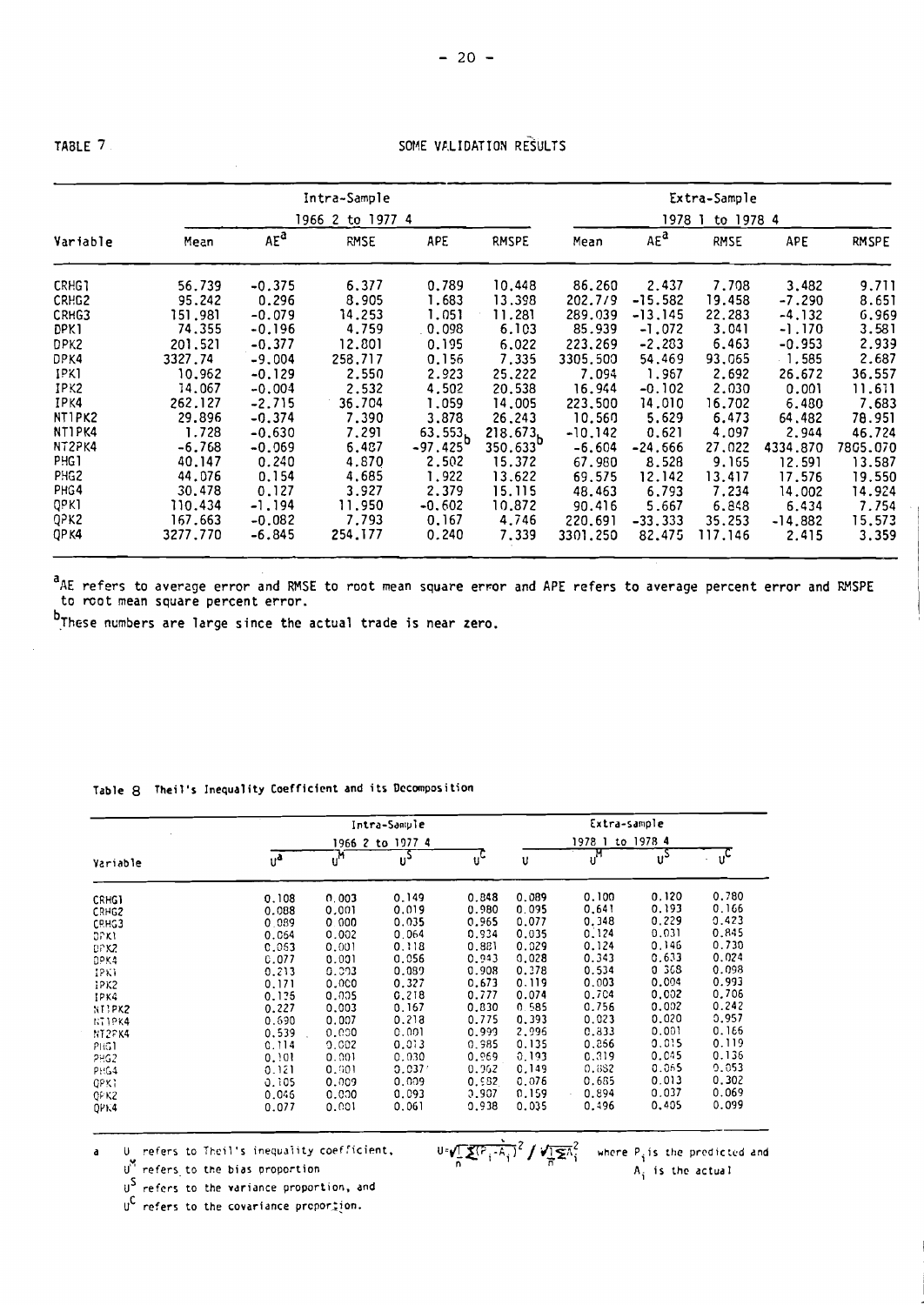|                  | Average<br>Difference | Std dev<br>of Difference | Average<br>Percent<br>Difference | Std dev<br>of Percent<br>Difference |
|------------------|-----------------------|--------------------------|----------------------------------|-------------------------------------|
|                  |                       |                          |                                  |                                     |
| CRHG1            | 0.40                  | 0.65                     | 0.59                             | 0.98                                |
| CRHG2            | $-0.02$               | 0.09                     | $-0.01$                          | 0.10                                |
| CRHG3            | 0.38                  | 0.66                     | 0.23                             | 0.42                                |
| <b>DPK1</b>      | 0.11                  | 0.22                     | 0.15                             | 0.29                                |
| DPK2             | 0.27                  | 0.49                     | 0.13                             | 0.24                                |
| DPK4             | 0:74                  | 2.29                     | 0.02                             | 0.07                                |
| <b>IPK1</b>      | 0.13                  | 0.21                     | 1.02                             | 1.68                                |
| IPK2             | 0.09                  | 0.16                     | 0.59                             | 1.16                                |
| IPK4             | $-0.05$               | 0.08                     | $-0.02$                          | 0.03                                |
| NTIPK2           | 0.28                  | 0.42                     | 0.88                             | 1.16                                |
| NT1PK4           | 0.83                  | 1.55                     | 5.46                             | 12.24                               |
| NT2PK4           | 0.52                  | 0.91                     | 13.56 <sup>a</sup>               | 67.64                               |
| <b>PHG1</b>      | $-0.14$               | 0.27                     | $-0.37$                          | 0.74                                |
| PHG <sub>2</sub> | $-0.11$               | 0.20                     | $-0.25$                          | 0.48                                |
| PHG4             | $-0.01$               | 0.03                     | $-0.04$                          | 0.11                                |
| QPK1             | 1.23                  | 2.14                     | 0.93                             | 1.56                                |
| QPK2             | 0.51                  | 1.07                     | 0.30                             | 0.63                                |
| QPK4             | $-0.62$               | 1.19                     | $-0.02$                          | 0.03                                |

# Table 9. Simulation of Effect of the Agricultural Stabilization Act.

~The percentage figures for trade are articially high since the average of net trade is near zero.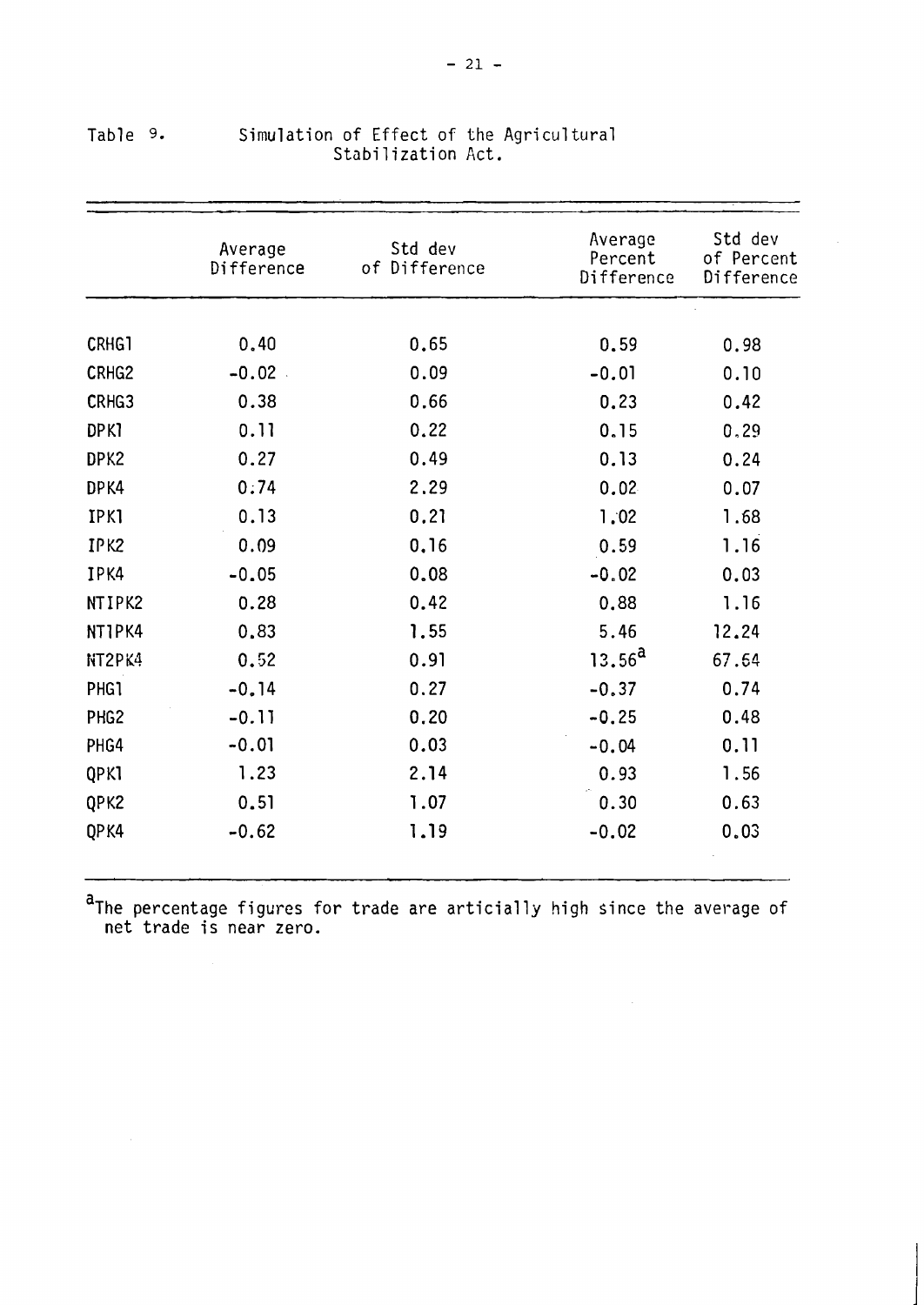TABLE 10. THE EFFECT OF A ONE DOLLAR PAYMENT (INTERIM MULTIPLIER)

|                   | Mean <sup>a</sup> |                    | $0 - 3$          | Quarters<br>4 | $\overline{5}$ | $\overline{6}$                             | Long Run  |
|-------------------|-------------------|--------------------|------------------|---------------|----------------|--------------------------------------------|-----------|
| CRHG1             |                   | $65.39$ (mil. \$)  | $\mathbf 0$      | .088          | .193           | .296                                       | 0.7807    |
| CRH <sub>S2</sub> |                   | $108.46$ (mil. \$) | $\bf{0}$         | .032          | .049           | .053                                       | $-0.0400$ |
| CRHG3             |                   | $173.86$ (mil. \$) | $\bf{0}$         | .120          | ,242           | .348                                       | 0.7407    |
| <b>DPK1</b>       |                   | 78.15 (mil. 1b)    | $\pmb{0}$        | .044          | .088           | .125                                       | 0.2216    |
| DPK2              |                   | $210.15$ (mil. 1b) | 0                | .092          | .183           | .264                                       | 0.5147    |
| DP <sub>K4</sub>  |                   | 3409.12 (mil. 1b)  | 0                | .547          | 1.000          | 1.390                                      | 1.4226    |
| <b>IPK1</b>       |                   | $12.23$ (mil. 1b)  | $\boldsymbol{0}$ | .029          | .064           | .100                                       | 0.2503    |
| IPK2              |                   | $15.84$ (mil. lb)  | $\pmb{0}$        | .022          | .051           | .079                                       | 0.1630    |
| IPK4              |                   | 269.44 (mil. lb)   | $\pmb{0}$        | $\pmb{0}$     | $\mathbf 0$    | $\mathbf 0$<br>$\mathcal{L}_{\mathcal{A}}$ | $-0.0889$ |
| NTIPK2            |                   | $33.34$ (mil. lb)  | $\pmb{0}$        | .023          | .065           | .118                                       | 0.5577    |
| NT IPK4           |                   | $0.31$ (mil. 1b)   | 0                | .357          | .654           | .900                                       | 1.6117    |
| NT2PK4            |                   | $-9.01$ (mil. lb)  | $\mathbf 0$      | .190          | .350           | .490                                       | 1.0157    |
| PHG1              |                   | 45.07 (\$/cwt.)    | $\pmb{0}$        | $-.054$       | $-.107$        | $-.153$                                    | $-0.2711$ |
| PHG <sub>2</sub>  |                   | 49.31 (\$/cwt.)    | $\pmb{0}$        | $-.037$       | $-.075$        | $-.108$                                    | $-0.2097$ |
| PHG4              |                   | 34.79 (US\$/cwt.)  | $\pmb{0}$        | $-0.008$      | $-.014$        | $-.020$                                    | $-0.0201$ |
| QPKI              |                   | $118.30$ (mil. 1b) | 0                | .045          | .842           | 1.178                                      | 2.3911    |
| QPK2              |                   | $172.12$ (mil. lb) | 0                | .281          | .497           | .665                                       | 0.9727    |
| QPK4              |                   | 3361.03 (mil. 1b)  | 0                | $\mathbf 0$   | $\pmb{0}$      | $\mathbf 0$                                | $-1.2048$ |

**a** Mean over the period 1970:l to 1977:4

 $\mathcal{L}^{\text{max}}_{\text{max}}$  and  $\mathcal{L}^{\text{max}}_{\text{max}}$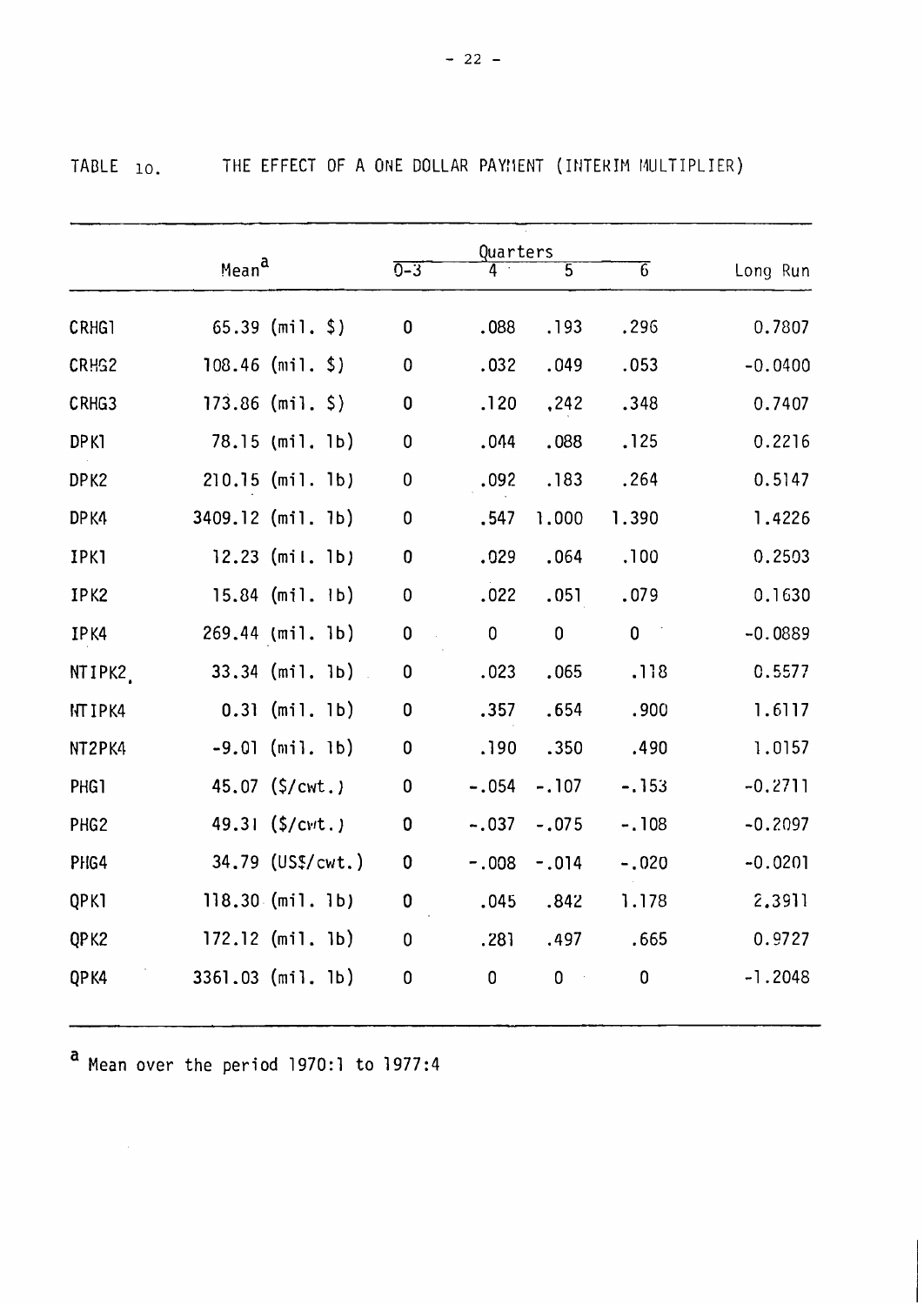TABLE II.

J,

 $\mathcal{A}(\mathcal{A})$  and  $\mathcal{A}(\mathcal{A})$  are  $\mathcal{A}(\mathcal{A})$  .

# THE RESULTS OF THE EXPERIMENTS: THE EFFECT ON VARIABLES WITH TARGETS

 $(S/cmt.)$ 

|                          | XDPHG3         | PHG1         | PHG2.        | PHGTDP       | PHG2DP       | MRHG1        | MRHG2        | MRHG10P      | MRHG2DP      |
|--------------------------|----------------|--------------|--------------|--------------|--------------|--------------|--------------|--------------|--------------|
| <b>Baserun</b>           | $\blacksquare$ | 1.05<br>6.46 | 1.10<br>5.37 | 1.05<br>6.46 | 1.10<br>5.37 | 1.05<br>9.66 | 1.10<br>8.74 | 1,04<br>9.66 | 1.10<br>8.74 |
| Experiments to Stabilize |                | $\sim$       |              |              |              |              |              |              |              |
| ASAS IM <sup>a</sup>     | 0.52           | 0.91         | 0.99         | 1.42         | 1.51         | 0.91         | 0.99         | 1.42         | 1.51         |
|                          | 1.40           | 6.50         | 5.39         | 6.51         | 9.50         | 9.64         | 8.72         | 9.80         | 8.94         |
| Price with               | 0.20           | 0.99         | 1.07         | 1.19         | 1.27         | 0.99         | 1.06         | 1.19         | 1.26         |
| Payouts Only             | 0.44           | 6.40         | 5.32         | 6.27         | 5.24         | 9.64         | 8.73         | 9.27         | 8.36         |
| Price with               | 0.07           | 1.02         | 1.09         | 1.09         | 1.16         | 1.01         | 1.08         | 1.09         | 1.15         |
| Payins and Payouts       | 0.53           | 6.38         | 5.31         | 6.10         | 5.10         | 9.64         | 8.73         | 9.17         | 8.78         |
| Price + Payment with     | 0.20           | 1.01         | 1.09         | 1.21         | 1.28         | 1.01         | 1.08         | 1.21         | 1.27         |
| Payout Only              | 0.26           | 6.44         | 5.35         | 6.26         | 5.16         | 9.65         | 8.73         | 9.51         | 8.59         |
| Price + Payment with     | $-0.11$        | 1.08         | 1.14         | 0.97         | 1.02         | 1.08         | 1.13         | 0.97         | 1.01         |
| Payins and Payouts .     | 0.66           | 6.40         | 5.31         | 5.74         | 4.67         | 9.67         | 8.74         | 9.29         | 8.40         |
| Margin with              | 0.20           | 1.00         | 1.08         | 1.19         | 1.26         | 1.00         | 1.07         | 1.19         | 1.25         |
| Payouts Only             | 0.20           | 6.45         | 5.36         | 6.49         | 5.40         | 9.64         | 8.72         | 9.56         | 8.62         |
| Margin with              | 0.00           | 1.05         | 1.12         | 1.05         | 1.11         | 1.05         | 1.11         | 1.05         | 1.10         |
| Payins and Payouts       | 0.51           | 6.44         | 5.35         | 6.55         | 5.45         | 9.57         | 8.67         | 9.45         | 8.52         |
| Margin + Payment with    | 0.20           | 0.99         | 1.07         | 1.19         | 1.26         | 0.99         | 1.06         | 1.19         | 1.25         |
| Payouts Only             | 0.41           | 6.41         | 5.33         | 6.28         | $5.23 -$     | 9.64         | 8.72         | 9.27         | 8.35         |
| Margin + Payment with    | $-0.07$        | 1.05         | 1.11         | 0.98         | 1.04         | 1.05         | 1,11         | 0.98         | 1.03         |
| Payin and payouts        | 0.57           | 6.38         | 5.32         | 6.13         | 5.10         | 9.61         | 8.71         | 0.05         | 8.13         |
| All Target Variables     | 0.53           | 0.92         | 1.02         | 1.45         | 1.54         | 0.92         | 1.01         | 1.45         | 1.53         |
| With Payouts Only        | 1.00           | 6.33         | 5.29         | 5.96         | 4.99         | 9.60         | 8.70         | 8.71         | 7.81         |
| All Target Variables     | $-0.09$        | 1.06         | 1.12         | 0.97         | 1.03         | 1.07         | 1.12         | 0.97         | 1.02         |
| With Payins and Payouts  | 1.47           | 6.26         | 5.24         | 5.36         | 4,44         | 9.54         | 8.66         | 8.23         | 7.37         |

Note: The first element of each cell is the mean of the residuals between the target and the simulated policy. The second element of each cell is the standard deviation of those residuals.

a<br>The ASASIM experiment was run with exogenously calculated payments and no adjustment was made for changes in<br>cash costs.